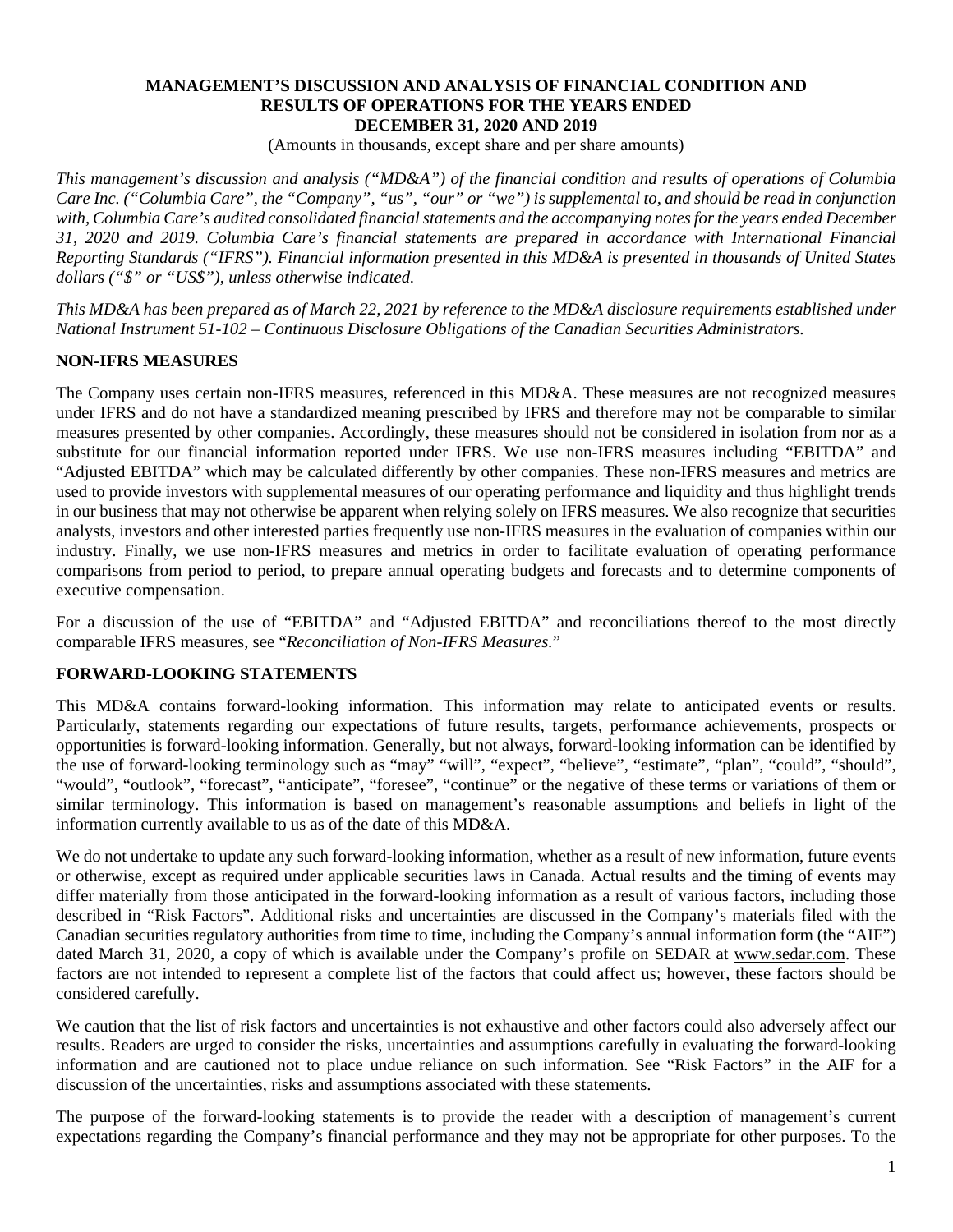extent any forward-looking information in this MD&A constitutes future-oriented financial information or financial outlook, within the meaning of applicable securities laws, such information is being provided to demonstrate the potential of the Company and readers are cautioned that this information may not be appropriate for any other purpose.

# **OVERVIEW OF COLUMBIA CARE**

The Company's common shares are listed on the Aequitas NEO Exchange under the symbol "CCHW", on the Canadian Securities Exchange under the symbol "CCHW", on the OTCQX Best Market under the symbol "CCHWF" and on the Frankfurt Stock Exchange under the symbol "3LP". The Company's principal business activity is the production and sale of cannabis as regulated by the regulatory bodies and authorities of the jurisdictions in which we operate.

Columbia Care is comprised of the following companies: Columbia Care Inc., Columbia Care LLC, Columbia Care – Arizona, Tempe, L.L.C., Salubrious Wellness Clinic, Inc., Columbia Care – Arizona, Prescott, L.L.C., 203 Organix, LLC, Patriot Care Corp., Curative Health LLC, Curative Health Cultivation LLC, Columbia Care NY LLC, Focused Health LLC, Columbia Care Industrial Hemp LLC, PHC Facilities Inc., Resource Referral Services, Inc., The Wellness Earth Energy Dispensary Inc., Access Bryant SPC, Mission Bay, LLC, Columbia Care OH LLC, Oveom LLC, Columbia Care DC LLC, Columbia Care MD LLC, VentureForth, LLC, Columbia Care MO LLC, Columbia Care Delaware, LLC, Columbia Care Puerto Rico LLC, Columbia Care Pennsylvania LLC, Better-Gro Companies, L.L.C. d/b/a Columbia Care Florida, CCUT Pharmacy LLC, Columbia Care UT LLC, The Green Solution LLC, Columbia Care Eastern Virginia LLC, Columbia Care New Jersey LLC, Columbia Care International Holdco LLC, Columbia Care UK Limited, Columbia Care Deutschland GmbH, Columbia Care Malta and Columbia Care Adopt-a-Family Corp.

We strive to be the premier provider of cannabis-related products in each of the markets in which we operate. Our mission is to improve lives by providing cannabis-based health and wellness solutions through community partnerships, research, education and the responsible use of our products as a natural means to alleviate symptoms and improve the quality of life of our patients and customers.

# **HOW WE ASSESS OUR BUSINESS**

We utilize several metrics to measure and track the performance and progress of our business. We refer to certain key performance indicators used by us and generally used by our competitors in the global cannabis industry. Some of the metrics used by us are not defined under IFRS. See *Reconciliation of Non-IFRS Measures*.

# *Revenue*

In accordance with IFRS 15, revenue is recognized when a customer obtains control of promised goods or services. The amount of revenue reflects the consideration to which Columbia Care expects to be entitled to receive in exchange for these goods or services. Columbia Care applies the following five-step analysis to determine whether, how much and when revenue is recognized: (1) Identify the contract with the customer; (2) Identify the performance obligation in the contract; (3) Determine the transaction price; (4) Allocate the transaction price to the performance obligation in the contract; and (5) Recognize revenue when or as Columbia Care satisfies a performance obligation.

Under IFRS 15, revenue from the sale of medicinal cannabis and derivative products is generally recognized at a point in time when control over the goods has been transferred to the customer. Payment is generally due prior to transfer of the goods and is recognized as revenue upon the satisfaction of the performance obligation. Columbia Care satisfies its performance obligation and transfers control upon delivery and acceptance by the customer, the timing of which is consistent with Columbia Care's previous revenue recognition policy.

### *Gross Profit before Fair Value Adjustments to Biological Assets and Inventory*

Gross profit before fair value adjustments to biological assets and inventory reflects our revenue less our production costs primarily consisting of labor, materials, rent and facilities, supplies, overhead, depreciation expense for production equipment, shipping, packaging, and other expenses required to grow and manufacture cannabis products.

### *Gross Profit after Fair Value Adjustments to Biological Assets and Inventory*

Production costs related to the transformation of biological assets to the point of harvest are capitalized and included in the fair value measurement of the biological assets. Once goods are sold, the associated capitalized costs are recognized as production costs in the statement of operations for the period.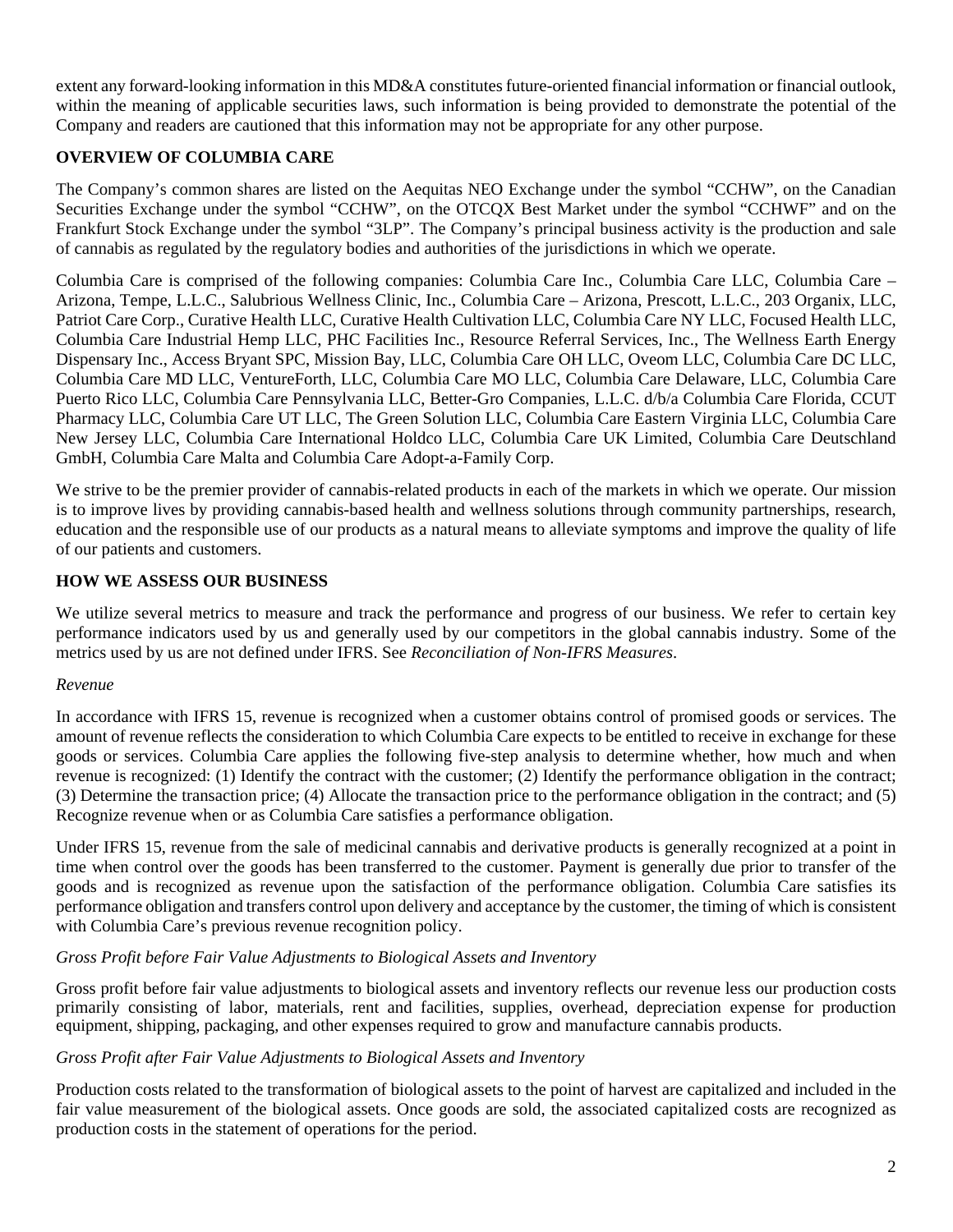Gross profit after fair value adjustments to biological assets and inventory is based on gross profit before fair value adjustments to biological assets and inventory and includes: (i) fair value adjustments to our biological assets, consisting of cannabis plants measured at fair value less cost to sell up to the point of harvest and (ii) fair value adjustments relieved from inventory when sold. Harvested cannabis is transferred from biological assets at their fair value less cost to sell at harvest, which becomes the deemed cost for inventory which, upon sale, the fair value cost adjustment portion is expensed to finished harvest inventory sold.

As discussed in the notes to our financial statements, there is no active market for unharvested plants in certain states, and determination of the fair value of the biological assets requires us to make assumptions about how market participants assign fair values to these assets. These assumptions primarily relate to estimating the stage of growth of the cannabis plant, selling and other fulfillment costs, average selling prices and expected yields for the plants. See *Critical Accounting Estimate – Biological Assets*.

# *Operating Expenses*

Operating expenses primarily include share-based compensation, salaries and benefits, professional fees, rent and facilities expenses, depreciation and amortization, advertising and promotion expenses, licenses, fees and taxes, pursuit expenses and other general and administrative expenses.

# *EBITDA*

We believe EBITDA is a useful measure to assess the performance of Columbia Care as it provides meaningful operating results by excluding the effects of expenses that are not reflective of our operating business performance. We define EBITDA as net income (loss) before (i) depreciation and amortization; (ii) income taxes; and (iii) interest expense and debt amortization. See *Reconciliation of Non-IFRS Measures*.

# *Adjusted EBITDA*

We believe Adjusted EBITDA is a useful measure to assess the performance of Columbia Care as it provides more meaningful operating results by excluding the effects of certain expenses that are not reflective of our operating business performance and other one-time or non-recurring expenses. We define Adjusted EBITDA as EBITDA before (i) fair value gains or losses arising from biological assets and derivative liabilities; (ii) share-based compensation expense; and (iii) acquisition and non-recurring items deemed unrelated to current operations. See *Reconciliation of Non-IFRS Measures*.

# **COLUMBIA CARE OBJECTIVES AND FACTORS AFFECTING OUR PERFORMANCE**

As one of the largest fully integrated operators in the global medical cannabis industry, our strategy to grow our business is comprised of the following key components:

- Expansion and development within and outside our current markets
- Patient-centric, provider-based model to leverage health and wellness focus
- Consistency of proprietary product portfolio, comprised of branded consumer products and pharmaceutical quality proprietary products
- Intellectual property and data-driven innovation

Our performance and future success are dependent on several factors. These factors are also subject to inherent risks and challenges, some of which are discussed below.

# Branding

We have established a national branding strategy across each of the jurisdictions in which we operate. Maintaining and growing our brand appeal domestically and internationally is critical to our continued success.

### Regulation

We are subject to the local and federal laws in the jurisdictions in which we operate. Outside of the United States, our products may be subject to tariffs, treaties and various trade agreements as well as laws affecting the importation of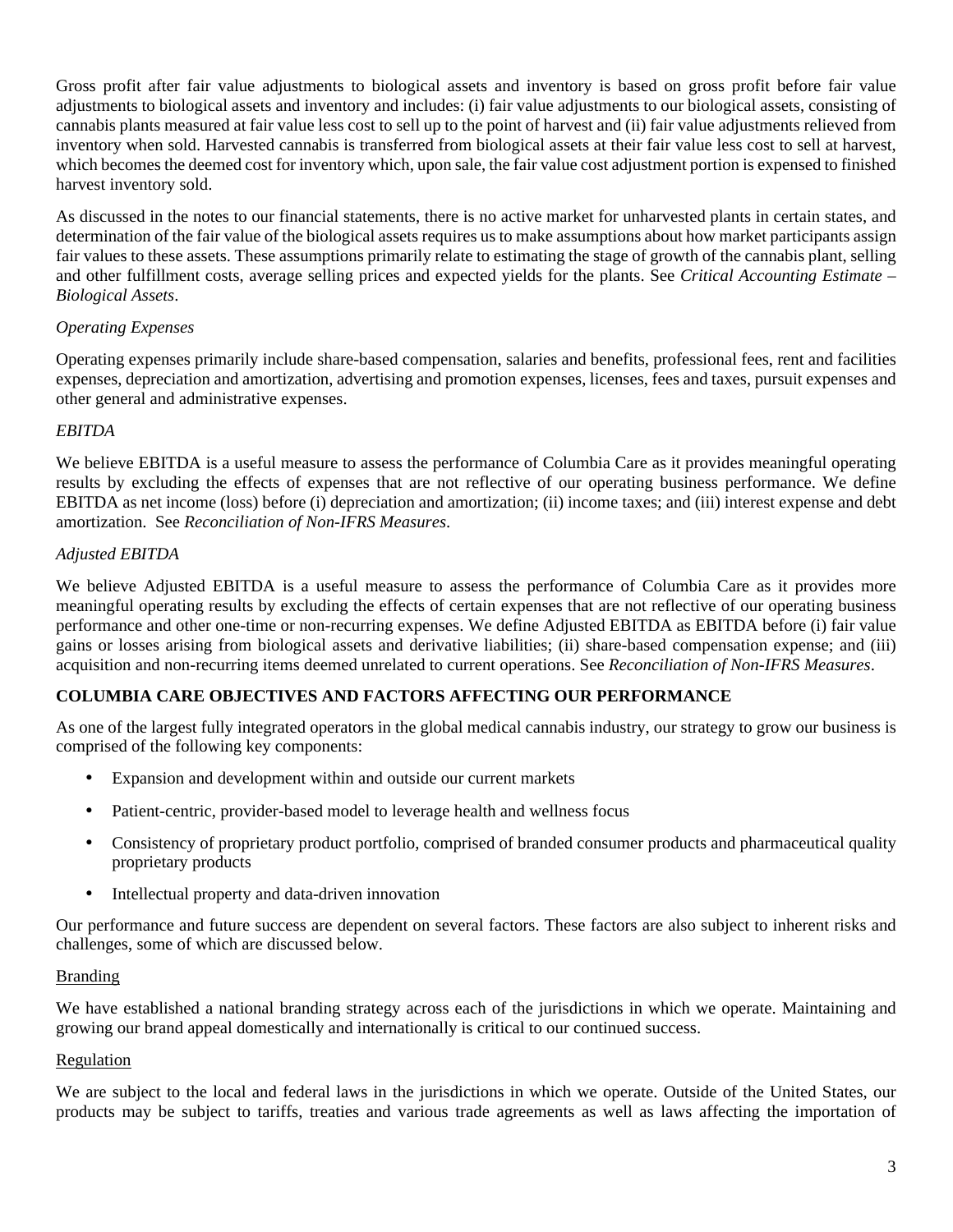consumer goods. We hold all required licenses for the production and distribution of our products in the jurisdictions in which we operate and continuously monitor changes in laws, regulations, treaties and agreements.

## Product Innovation and Consumer Trends

Our business is subject to changing consumer trends and preferences, which is dependent, in part, on continued consumer interest in new products. The success of new product offerings, depends upon a number of factors, including our ability to (i) accurately anticipate customer needs; (ii) develop new products that meet these needs; (iii) successfully commercialize new products; (iv) price products competitively; (v) produce and deliver products in sufficient volumes and on a timely basis; and (vi) differentiate product offerings from those of competitors.

## Growth Strategies

We have a successful history of growing revenue and we believe we have a strong domestic and international strategy aimed at continuing our history of expansion in both current and new markets. Our future depends, in part, on our ability to implement our growth strategy including (i) product innovations; (ii) penetration into new markets; (iii) growth in pharmaceutical and distributor partnerships; (iv) future development of e-commerce distribution capabilities; and (v) improvements in operating income, gross profit and operating expense margins. Our ability to implement this growth strategy depends, among other things, on our ability to develop new products that appeal to consumers, maintain and expand brand loyalty, maintain and improve pharmaceutical quality products and brand recognition, maintain and improve competitive position in the markets, and identify and successfully enter and market products in new geographic areas and segments.

# **RECENT DEVELOPMENTS**

Below is a summary of recent developments:

- In March 2020, the World Health Organization declared coronavirus COVID-19 a global pandemic. The outbreak of this contagious disease, along with the related adverse public health developments, have negatively affected workforces, economies, and financial markets on a global scale. We earned lower revenues and incurred additional expenses during the first half of 2020. During the first half of 2020, our operations in Massachusetts were affected by temporary shutdown of adult-use operations and in Illinois and California by rules related to social distancing and limiting the Company's retail operations to curb-side pick-up. Our operating results were not materially impacted during the second half of 2020. Currently, we are closely monitoring the impact of the pandemic on all aspects of its business and it is not possible for us to predict the duration or magnitude of the adverse results of the outbreak and its effects on our business or results of operations.
- On October 29, 2020, November 10, 2020 and November 27, 2020, we completed private offerings of an aggregate of 20,000, 8,400 and 3,000 units, respectively, for aggregate gross proceeds of \$32,054, each unit being comprised of (i) \$1,000 Notes and (ii) 60 common share purchase warrants with an exercise price of \$5.84 (Canadian Dollars) per underlying common share ("Fall Warrants").
- On November 30, 2020, we completed another private offering of an aggregate of 200 units, respectively for aggregate gross proceeds of \$200, each unit being comprised of (i) \$1,000 Notes and (ii) 125 Fall Warrants.
- In December 2020, we completed our acquisition of a 100% ownership interest in Resource Referral Services Inc., PHC Facilities Inc. and Wellness Earth Energy Dispensary, Inc., and acquired an 49.9% ownership in Access Bryant SPC (collectively, "Project Cannabis"). Project Cannabis was formed in August 2014 for the purpose of selling medicinal and recreational cannabis products in the state of California, on both a wholesale and retail basis. Project Cannabis owns and operates vertically integrated cultivation facilities, manufacturing facilities and retail dispensaries in the state of California. We acquired Project Cannabis in order to continue to grow revenues; expand our cultivation facilities, manufacturing facilities and dispensaries; and penetrate the California market. We were also granted a real estate purchase option of \$16,500, which is anticipated to be paid to the sellers from the proceeds of a subsequent sale of Project Cannabis' real estate assets. The related sale-leaseback transaction is expected to close by April 30, 2020. The aggregate purchase price for the Project Cannabis Transaction was \$39,029 (the "Transaction Price") consisting of \$35,273 in equity purchase consideration ("Closing Shares"), \$3,400 of deferred stock payments ("Deferred Stock Consideration", and a working capital adjustment of \$356). Purchase consideration comprised 15,713,867 common shares, of which, 1,528,881 of the subject securities are subject to a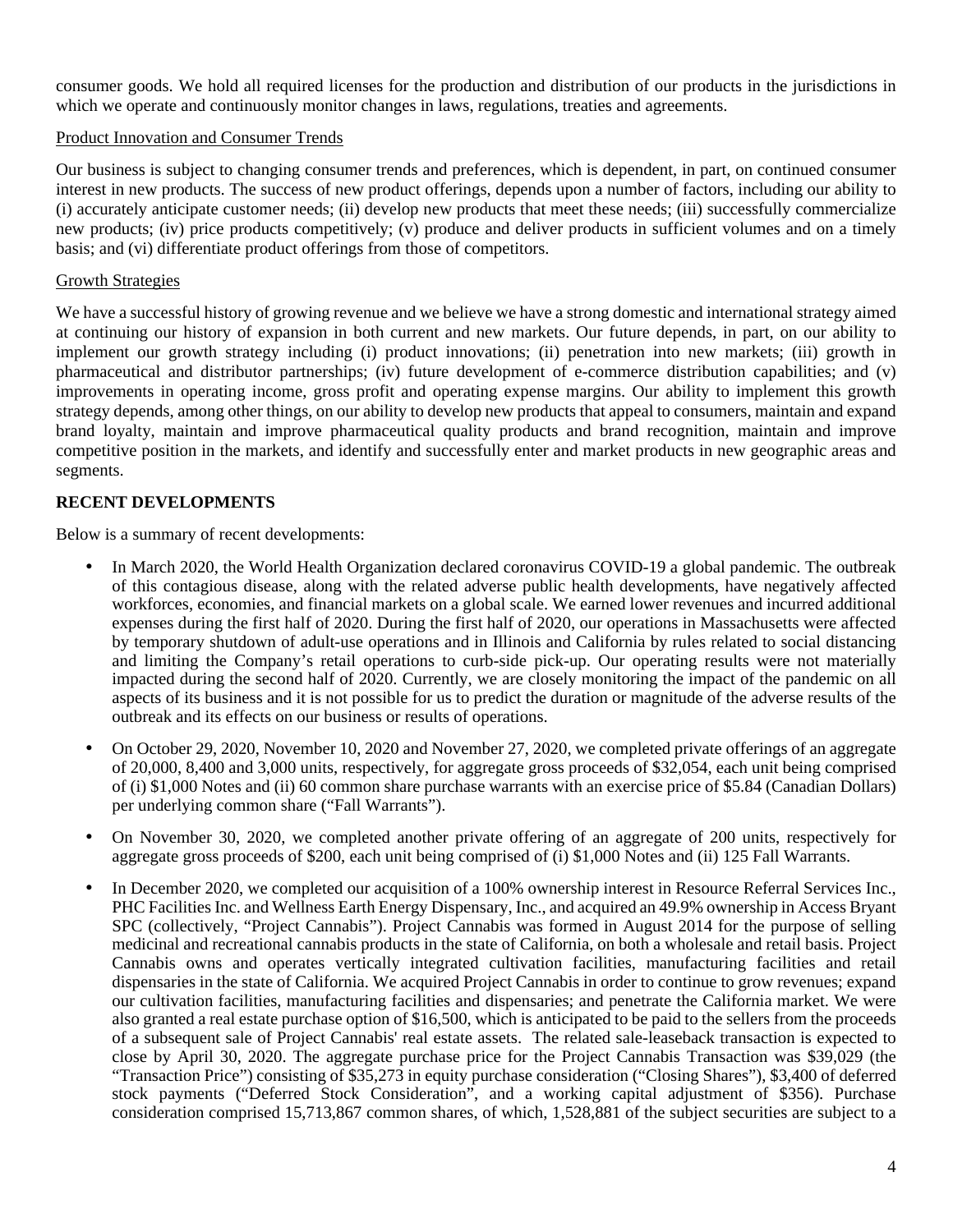lock-up period of eighteen months following the date of issuance, for the purpose of funding any potential indemnification obligations of the seller.

- In December 2020, we signed a definitive agreement to acquire Green Leaf Medical, LLC, a privately held, fullyintegrated cannabis multi-state operator for an upfront consideration of \$240,000 comprising of \$45,000 in cash and \$195,000 in common shares with the potential for additional performance-based milestones in 2022 and 2023.
- In January 2021, we closed a public offering that consisted of  $18,572,000$  common shares at a price of \$8.05 (Canadian Dollars) per common share for aggregate proceeds of \$111,966, which included the exercise in full of the over-allotment option granted to the underwriters, before deducting the underwriters' fees and estimated offering expenses. The offering was conducted in each of the provinces of Canada, other than Québec, pursuant to a prospectus supplement to our base shelf prospectus dated September 2, 2020 and elsewhere outside of Canada on a private placement basis.
- In February 2021, we sold, on a bought deal private placement basis, 3,220,000 common shares at a price of \$9.00 (Canadian Dollars) per share for aggregate gross proceeds to the Company of \$21,770.

# **SELECTED FINANCIAL INFORMATION**

We report results of operations of our affiliates from the date our control commences, either through the purchase of the affiliate or control through a management agreement. The following selected financial information includes only the results of operations following the establishment of control of our affiliates. Accordingly, the information included below may not be representative of the results of operations if such affiliates had been included with their results of operations for the entire reporting period.

The following tables set forth selected consolidated financial information derived from our audited consolidated financial statements, the consolidated financial statements, and the respective accompanying notes prepared in accordance with IFRS.

During the periods discussed herein, our accounting policies have remained consistent. The selected and summarized consolidated financial information below may not be indicative of our future performance.

Statement of operations:

|                                                                                     | <b>Year Ended</b> |                             |              |                      |  |  |
|-------------------------------------------------------------------------------------|-------------------|-----------------------------|--------------|----------------------|--|--|
|                                                                                     |                   | December 31,<br><b>2020</b> |              | December 31,<br>2019 |  |  |
| Revenues, net                                                                       | \$                | 179,503                     | $\mathbb{S}$ | 77,459               |  |  |
| Cost of sales related to inventory production                                       |                   | (110,620)                   |              | (56, 850)            |  |  |
| Cost of sales related to business combination fair value                            |                   |                             |              |                      |  |  |
| adjustments to inventories                                                          |                   | (3,111)                     |              |                      |  |  |
| Gross profit excluding change in fair value of biological assets and inventory sold |                   | 65,772                      |              | 20,609               |  |  |
| Decrease in fair value of inventory sold                                            |                   | (109, 336)                  |              | (37, 984)            |  |  |
| Increase in fair value of biological assets                                         |                   | 109,541                     |              | 54,236               |  |  |
| Gross profit                                                                        |                   | 65,977                      |              | 36,861               |  |  |
| Operating expenses                                                                  |                   | (140,074)                   |              | (129,751)            |  |  |
| Other expense, net                                                                  |                   | (62,768)                    |              | (964)                |  |  |
| Income tax benefit (expense)                                                        |                   | 3,665                       |              | (12, 874)            |  |  |
| Net loss                                                                            |                   | (133,200)                   |              | (106, 728)           |  |  |
| Net loss attributable to non-controlling interest                                   |                   | (22, 424)                   |              | (4,139)              |  |  |
| Net loss attributable to Columbia Care Inc.                                         |                   | (110,776)                   | \$.          | (102, 589)           |  |  |
| Loss per share attributable to Columbia Care Inc. - based and diluted               |                   | (0.48)                      |              | (0.49)               |  |  |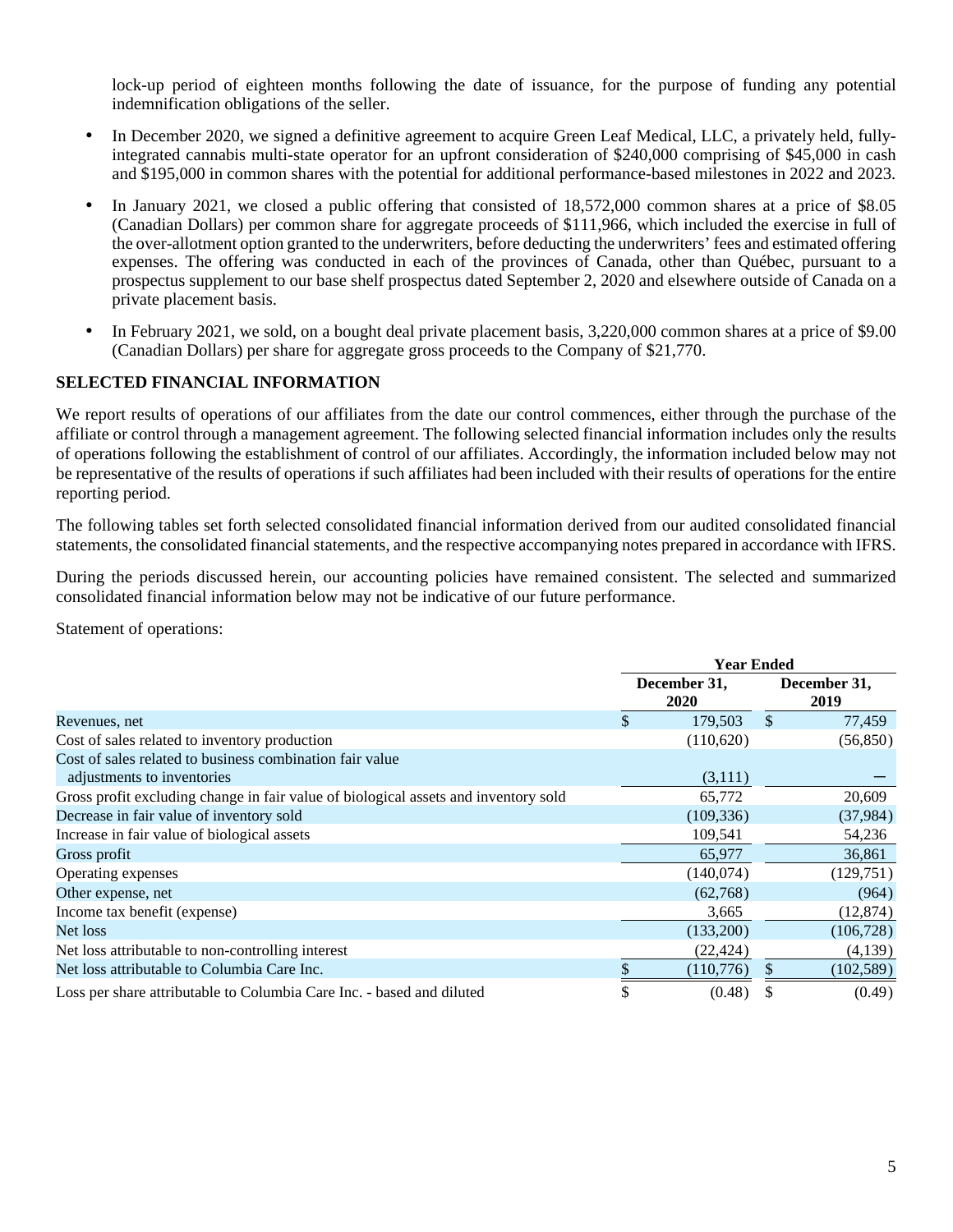|                                    | December 31,<br>2020 | December 31,<br>2019 |
|------------------------------------|----------------------|----------------------|
| <b>Total Assets</b>                | \$<br>792.591        | 402,276              |
| <b>Total Liabilities</b>           | 470.715              | 135,344              |
| <b>Total Long-Term Liabilities</b> | \$<br>321,749        | 99.942               |
| <b>Total Equity</b>                | 321,876              | 266,932              |

# **RESULTS OF OPERATIONS**

### *Comparison of the Three Months Ended December 31, 2020 and 2019*

The following tables summarize our results of operations for the three months ended December 31, 2020 and 2019:

|                                                           | <b>Three Months Ended</b> |           |               |              |               |           |               |  |
|-----------------------------------------------------------|---------------------------|-----------|---------------|--------------|---------------|-----------|---------------|--|
|                                                           | December 31,              |           |               | December 31, | <b>Change</b> |           | $\frac{0}{0}$ |  |
|                                                           |                           | 2020      | 2019          |              |               |           | <b>Change</b> |  |
| Revenues, net                                             |                           | 76,064    | <sup>\$</sup> | 23,172       | $\mathcal{S}$ | 52,892    | 228%          |  |
| Cost of sales related to inventory production             |                           | (44,350)  |               | (17,683)     |               | (26, 667) | 151%          |  |
| Cost of sales related to business combination fair value  |                           |           |               |              |               |           |               |  |
| adjustments to inventories                                |                           | (1,346)   |               |              |               | (1,346)   |               |  |
| Gross profit excluding change in fair value of biological |                           |           |               |              |               |           |               |  |
| assets and inventory sold                                 |                           | 30,368    |               | 5,489        |               | 24,879    | 453%          |  |
| Decrease in fair value of inventory sold                  |                           | (49,008)  |               | 7,237        |               | (56,245)  | $-777%$       |  |
| Increase in fair value of biological assets               |                           | 36,916    |               | 5,425        |               | 31,491    | 580%          |  |
| Gross profit                                              |                           | 18,276    |               | 18,151       |               | 125       | $1\%$         |  |
| Operating expenses                                        |                           | (45,278)  |               | (34, 738)    |               | (10, 540) | 30%           |  |
| Loss from operations                                      |                           | (27,002)  |               | (16, 587)    |               | (10, 415) | 63%           |  |
| Other expense, net                                        |                           | (51,291)  |               | (788)        |               | (50, 503) | 6409%         |  |
| Loss before provision for income taxes                    |                           | (78, 293) |               | (17, 375)    |               | (60, 918) | 351%          |  |
| Income tax benefit (expense)                              |                           | 4,614     |               | (10, 641)    |               | 15,255    | $-143%$       |  |
| Net loss                                                  |                           | (73, 679) |               | (28,016)     |               | (45, 663) | 163%          |  |
| Net loss attributable to non-controlling interest         |                           | (18,002)  |               | (2,192)      |               | (15, 810) | 721%          |  |
| Net loss attributable to Columbia Care Inc.               |                           | (55, 677) | S             | (25, 824)    | S             | (29, 853) | 116%          |  |

#### *Revenue*

The increase in revenue for the three months ended December 31, 2020, as compared to the prior year period was driven by expansion of our dispensary network, additional sales through our existing dispensaries as well as our recent acquisitions.

#### *Gross Profit before Fair Value Adjustments*

The increase in gross profit before fair value adjustments to biological assets and inventory for three months ended December 31, 2020, as compared to the prior year period was due to acquisitions, volume growth of our business, partially offset by production costs of new facilities that were not yet operating at commercial scale.

### *Change in Fair Value of Biological Assets*

Biological asset transformation for the three months ended December 31, 2020 was a net loss of \$12,092 as compared to a net gain of \$12,662 for the prior year period. The decrease of \$24,754 was due to changes in the prices in the markets that we operate in.

### *Operating Expenses*

The increase of \$10,540 in operating expenses for the three months ended December 31, 2020, as compared to the prior year period, was primarily attributable to an increase in salary and benefits of \$8,399, depreciation and amortization expenses by \$4,452 and office and general expenses by \$2,263 as we expanded our operations and increased the size and scope of our administrative functions. These higher expenses were partially offset by \$1,045 of lower advertising and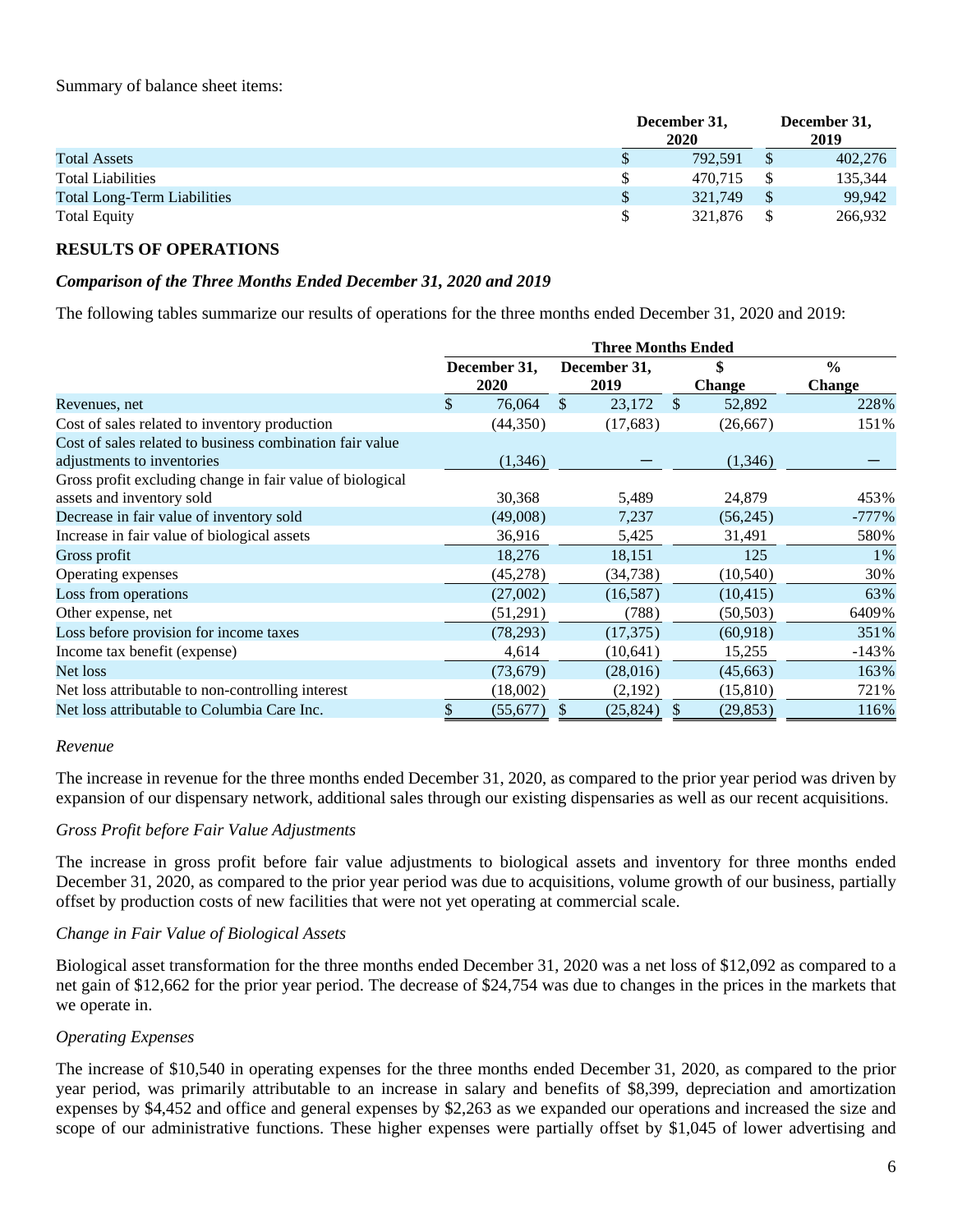promotion expenses in the current quarter as compared to the prior year period. In addition, there was a decrease of \$3,238 in share-based compensation expense primarily as a result of one-time grants issued by the Company in 2019.

## *Other Expense, Net*

The increase in other expense, net for the three months ended December 31, 2020, as compared to the prior year period, was due to an increase in the earnout liability for TGS of \$21,757, an indemnification expense of \$14,195 and an increase in the fair value of a derivative liability of \$9,189.

## *Income Tax benefit*

The benefit for income taxes for the three months ended December 31, 2020 was \$4,614 compared to a provision for income taxes of \$10,641 for the three months ended December 31, 2019.

## *Adjusted EBITDA*

The increase in Adjusted EBITDA for the three months ended December 31, 2020, as compared to the prior year period, was primarily driven by improved gross margins offset by increases in facility costs, salary and benefits costs. See *Non-IFRS Measures*.

## *Comparison of the Years Ended December 31, 2020 and 2019*

The following tables summarize our results of operations for the years ended December 31, 2020 and 2019:

|                                                           | <b>Year Ended</b> |              |     |              |               |           |               |  |  |
|-----------------------------------------------------------|-------------------|--------------|-----|--------------|---------------|-----------|---------------|--|--|
|                                                           |                   | December 31, |     | December 31, |               | \$        | $\frac{0}{0}$ |  |  |
|                                                           |                   | 2020         |     | 2019         | <b>Change</b> |           | <b>Change</b> |  |  |
| Revenues, net                                             | \$.               | 179,503      | \$. | 77,459       | $\mathbb{S}$  | 102,044   | 132%          |  |  |
| Cost of sales related to inventory production             |                   | (110,620)    |     | (56, 850)    |               | (53,770)  | 95%           |  |  |
| Cost of sales related to business combination fair value  |                   |              |     |              |               |           |               |  |  |
| adjustments to inventories                                |                   | (3,111)      |     |              |               | (3,111)   |               |  |  |
| Gross profit excluding change in fair value of biological |                   |              |     |              |               |           |               |  |  |
| assets and inventory sold                                 |                   | 65,772       |     | 20,609       |               | 45,163    | 219%          |  |  |
| Decrease in fair value of inventory sold                  |                   | (109, 336)   |     | (37, 984)    |               | (71, 352) | 188%          |  |  |
| Increase in fair value of biological assets               |                   | 109,541      |     | 54,236       |               | 55,305    | 102%          |  |  |
| Gross profit                                              |                   | 65,977       |     | 36,861       |               | 29,116    | 79%           |  |  |
| Operating expenses                                        |                   | (140,074)    |     | (129,751)    |               | (10, 323) | 8%            |  |  |
| Loss from operations                                      |                   | (74,097)     |     | (92,890)     |               | 18,793    | $-20%$        |  |  |
| Other expense, net                                        |                   | (62,768)     |     | (964)        |               | (61, 804) | 6411%         |  |  |
| Loss before provision for income taxes                    |                   | (136, 865)   |     | (93, 854)    |               | (43,011)  | 46%           |  |  |
| Income tax benefit (expense)                              |                   | 3,665        |     | (12, 874)    |               | 16,539    | $-128%$       |  |  |
| Net loss                                                  |                   | (133,200)    |     | (106, 728)   |               | (26, 472) | 25%           |  |  |
| Net loss attributable to non-controlling interest         |                   | (22, 424)    |     | (4,139)      |               | (18, 285) | 442%          |  |  |
| Net loss attributable to Columbia Care Inc.               |                   | (110, 776)   |     | (102, 589)   | <sup>2</sup>  | (8,187)   | 8%            |  |  |

#### *Revenue*

The increase in revenue for the year ended December 31, 2020, as compared to the prior year period was primarily driven by expansion of our dispensary network, additional sales through our existing dispensaries and our recent acquisitions.

### *Gross Profit before Fair Value Adjustments*

The increase in gross profit before fair value adjustments to biological assets and inventory for year ended December 31, 2020, as compared to the prior year period was due to volume growth of our business, partially offset by production costs of new facilities that were not yet operating at commercial scale. As a percentage of revenue, gross profit before fair value adjustments increased due to costs incurred for our new cultivation and manufacturing facilities, as these new facilities were not operating throughout 2019.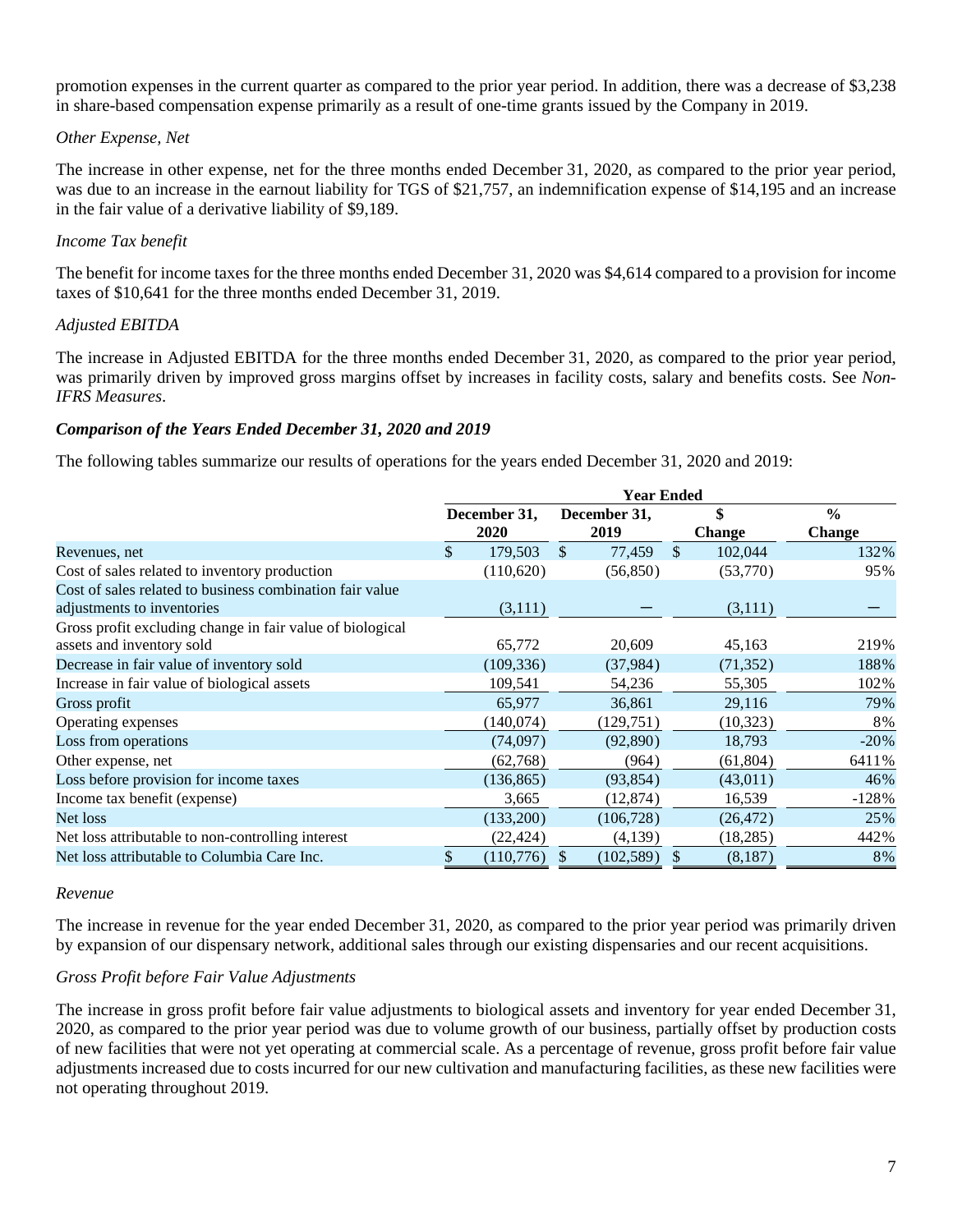# *Change in Fair Value of Biological Assets*

Biological asset transformation for the year ended December 31, 2020 was a net gain of \$205 as compared to a net gain of \$16,252 for the prior year. The decrease of \$16,047 was due to changes in the prices in the markets that we operate in.

## *Operating Expenses*

The increase of \$10,323 in operating expenses for the year ended December 31, 2020, as compared to the prior year period, was primarily attributable to an increase in salary and benefits of \$16,187, depreciation and amortization expenses of \$8,208, operating facility costs of \$3,604, other fees and expenses of \$2,375 and operating office and general expenses of \$2,449 as we expanded our operations and increased the size and scope of our administrative functions. These higher expenses were partially offset by \$6,284 of lower professional fees in the current year. Additionally, there was a decrease of \$5,436 in share-based compensation expense primarily as a result of the accounting policy followed by the Company and one-time grants issued by the Company in 2019 and a decrease of \$11,071 in listing fee expense that was incurred only in the prior year.

## *Other Expense, Net*

The increase in other expense, net for the year ended December 31, 2020, as compared to the prior year, was due to an increase in the earnout liability for TGS of \$21,757, an indemnification expense of \$14,195, an increase on interest expense of \$12,133 and an increase in the fair value of a derivative liability of \$11,745.

## *Income Tax benefit*

The benefit for income taxes for the year ended December 31, 2020 was \$3,665 compared to a provision for income taxes of \$12,874 for the year ended December 31, 2019.

### *Adjusted EBITDA*

The increase in Adjusted EBITDA for the year ended December 31, 2020, as compared to the prior year period, was primarily driven by improved gross margins offset by increases in facility costs, salary and benefits costs. See *Non-IFRS Measures*.

Our future financial results are subject to significant potential fluctuations caused by, among other things, fair value adjustments to biological assets and inventory sold, growth of sales volume in new and existing markets and our ability to control operating expenses. In addition, our financial results may be impacted significantly by changes to the regulatory environment in which we operate, both on a local, state and federal level.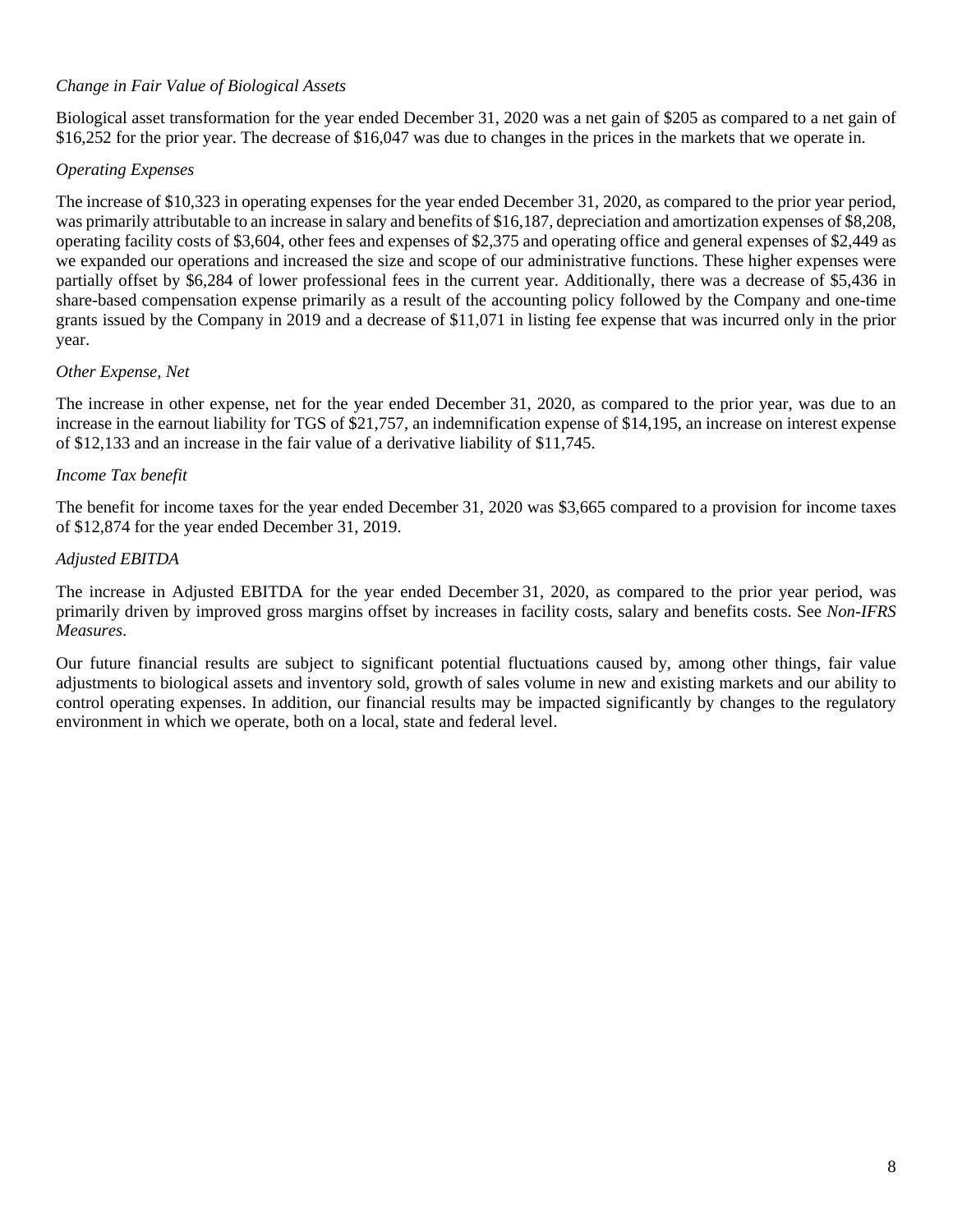## **Reconciliation of Non-IFRS Measures**

The following table provides a reconciliation of net loss for the period to EBITDA and Adjusted EBITDA for the three months and years ended December 31, 2020 and 2019:

|                                                           | <b>Three Months Ended</b> |                      |               |                      | <b>Year Ended</b> |                      |               |                      |
|-----------------------------------------------------------|---------------------------|----------------------|---------------|----------------------|-------------------|----------------------|---------------|----------------------|
|                                                           |                           | December 31,<br>2020 |               | December 31,<br>2019 |                   | December 31,<br>2020 |               | December 31,<br>2019 |
| Net loss                                                  | \$                        | $(73,679)$ \$        |               | (28,016)             | $\mathcal{S}$     | $(133,200)$ \$       |               | (106, 728)           |
| Income tax                                                |                           | (4,614)              |               | 10,641               |                   | (3,665)              |               | 12,874               |
| Depreciation and amortization                             |                           | 10,745               |               | 4,929                |                   | 30,270               |               | 15,189               |
| Interest expense, net and debt amortization               |                           | 7,042                |               | 524                  |                   | 13,831               |               | 1,698                |
| <b>EBITDA</b>                                             |                           | (60, 506)            | $\mathbf{\$}$ | (11, 922)            | \$.               | (92,764)             | $\mathbf{\$}$ | (76, 967)            |
| Adjustments:                                              |                           |                      |               |                      |                   |                      |               |                      |
| Share-based compensation                                  |                           | 6,596                |               | 9,834                |                   | 28,937               |               | 34,373               |
| Net impact, fair value of biological assets and inventory |                           |                      |               |                      |                   |                      |               |                      |
| sold                                                      |                           | 12,092               |               | (12,662)             |                   | (205)                |               | (16,252)             |
| Fair-value mark-up for acquired inventory                 |                           | 1,346                |               |                      |                   | 3,111                |               |                      |
| Adjustments for acquisition and other non-core costs*     |                           | 3,634                |               | 839                  |                   | 7,117                |               | 839                  |
| Fair-value changes on derivative liabilities              |                           | 9,189                |               |                      |                   | 11,745               |               |                      |
| Impairment on disposal group                              |                           |                      |               |                      |                   | 1,969                |               |                      |
| <b>Indemnification costs</b>                              |                           | 14,195               |               |                      |                   | 14,195               |               |                      |
| Earnout liability accrual                                 |                           | 21,757               |               |                      |                   | 21,757               |               |                      |
| Listing fee expense                                       |                           |                      |               |                      |                   |                      |               | 11,071               |
| <b>Adjusted EBITDA</b>                                    |                           | 8,303                |               | (13,911)             | -SS               | (4,138)              |               | (46,936)             |

\*Acquisition and other non-core costs include costs associated with the TGS Acquisition, litigation expenses and COVID-19 expenses.

### **Summary of Quarterly Results**

|                      |   |                      | <b>Net Loss</b><br>Attributable to | <b>Net Loss</b><br>per Share-Basic |
|----------------------|---|----------------------|------------------------------------|------------------------------------|
| <b>Ouarter Ended</b> |   | <b>Total Revenue</b> | <b>Shareholders</b>                | and Diluted                        |
| December 31, 2020    | S | 76,064               | -S<br>$(55,677)$ \$                | (0.21)                             |
| September 30, 2020   |   | 48.703               | (10, 855)                          | (0.05)                             |
| June 30, 2020        |   | 28,413               | (24, 134)                          | (0.11)                             |
| March 31, 2020       |   | 26,323               | (20,110)                           | (0.09)                             |
| December 31, 2019    |   | 23,172               | (25,824)                           | (0.12)                             |
| September 30, 2019   |   | 22,120               | (18,263)                           | (0.08)                             |
| June 30, 2019        |   | 19,297               | (33, 642)                          | (0.16)                             |
| March 31, 2019       |   | 12,870               | (24, 860)                          | (0.13)                             |

### **Liquidity and Capital Resources**

Our primary need for liquidity is to fund working capital requirements of our business, capital expenditures and for general corporate purposes. Historically, we have relied on external financing as our primary source of liquidity. Our ability to fund our operations and to make capital expenditures depends on our ability to successfully secure financing through issuance of debt or equity, as well as our ability to improve our future operating performance and cash flows, which are subject to prevailing economic conditions and financial, business and other factors, some of which are beyond our control.

We are currently meeting our obligations as they become due and are earning revenues from our operations. However, the Company has sustained losses since inception, we may require additional capital in the future. We estimate that based on our current business operations and working capital, we will continue to meet our obligations as they become due in the short term. As we continue to seek growth through expansion or acquisition, our cash flows requirements and obligations could materially change. As of December 31, 2020, we did not have any significant external capital requirements.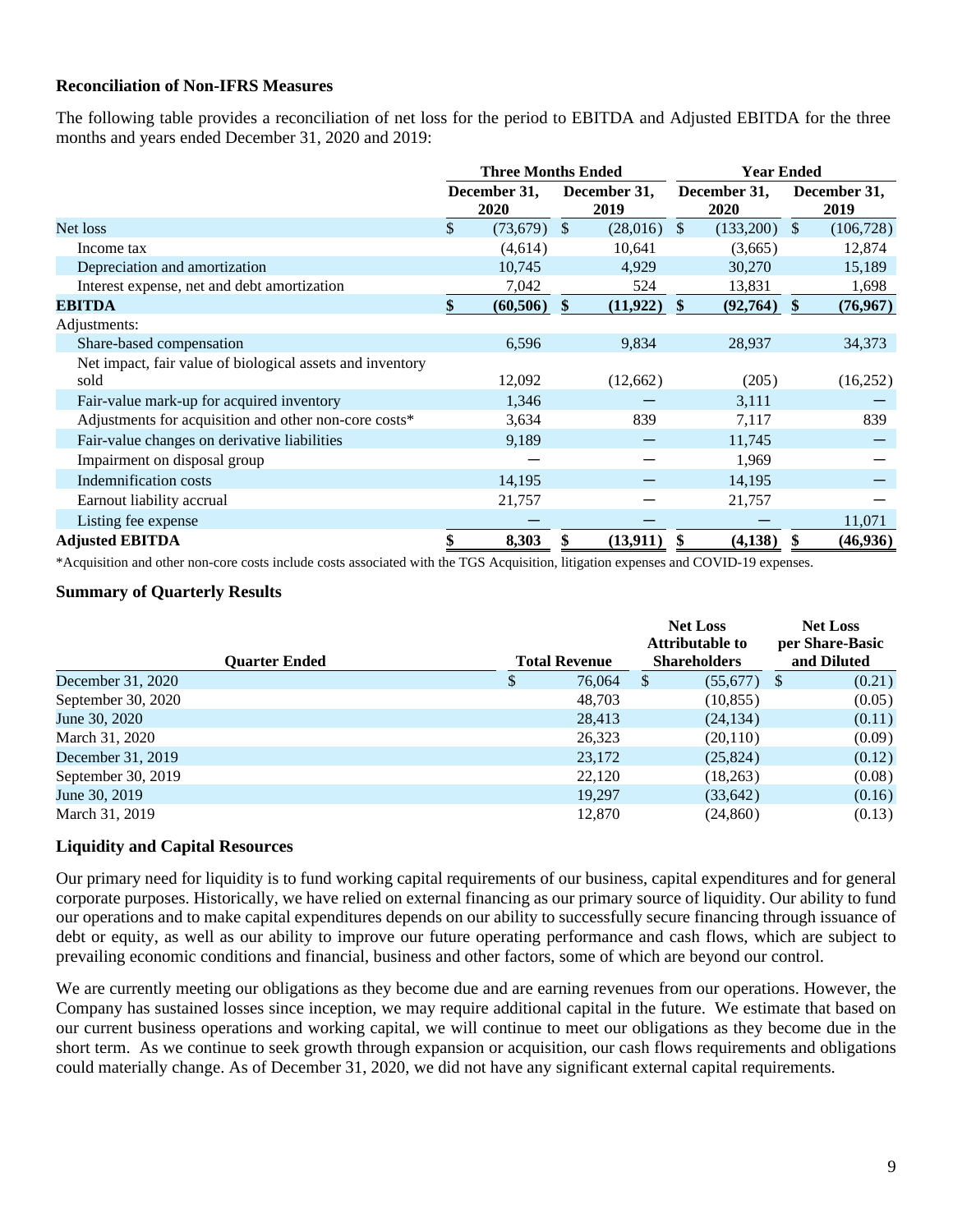# *Recent Financing Transactions*

## *Sale-Leasebacks*

During the fourth quarter of 2019, we sold five properties located in Massachusetts, California and Illinois for \$25,323, which was approximately the cost to us. In connection with these sales, we entered into lease agreements with the purchasers of the properties. Included in the agreements, we are expected to complete tenant improvements related to certain properties, for which the landlords have agreed to provide tenant improvement allowances ("TI Allowances").

During the third quarter of 2020, we sold two properties located in New Jersey for \$12,385, which was approximately the cost to us. In connection with these sales, we entered into lease agreements with the purchasers of the properties. Included in the agreements, we are expected to complete tenant improvements related to these properties, for which the landlord has agreed to provide a TI Allowance.

# *Equity Offerings*

In January 2021, we closed a public offering that consisted of 18,572,000 common shares at a price of \$8.05 (Canadian Dollars) per common share for aggregate proceeds of \$111,966, which included the exercise in full of the over-allotment option granted to the underwriters, before deducting the underwriters' fees and estimated offering expenses. The offering was conducted in each of the provinces of Canada, other than Québec, pursuant to a prospectus supplement to our base shelf prospectus dated September 2, 2020 and elsewhere outside of Canada on a private placement basis.

In February 2021, we sold, on a bought deal private placement basis, 2,800,000 common shares at a price of \$9.00 (Canadian Dollars) per share for net proceeds to the Company of \$21,770.

## *Term Debt*

On March 31, 2020 and April 23, 2020, we completed the first and second tranches of a private offering of notes ("Private Notes") for an aggregate principal amount of \$14,250 and \$1,000, respectively. The Private Notes required interest-only payments through March 30, 2024, at a rate of 9.875% per annum, payable semi-annually on March 31 and September 30 commencing on September 30, 2020. The Private Notes were due in full on March 30, 2024. In connection with the first and second tranche offerings of the Private Notes, we issued 1,723,250 common share purchase warrants with an exercise price of \$3.10 (Canadian Dollars).

On May 14, 2020, we completed a private offering of an aggregate of 19,115 senior secured first-lien note units (the "Units") for aggregate gross proceeds of \$19,115, each Unit being comprised of (i) \$1,000 principal amount of 13.00% senior secured first-lien notes ("Notes") and (ii) 120 common share purchase warrants with an exercise price of \$2.95 (Canadian Dollars) per underlying common share (the "May Private Offering"). Concurrent with the closing of the May Private Offering, the Private Notes were exchanged for Notes. In addition, holders of Private Notes were issued additional 130,388 warrants with an exercise price of \$2.95 (Canadian Dollars) per underlying common share.

On July 2, 2020, we completed a second private offering of an aggregate of 4,000 Units for aggregate gross proceeds of \$4,000, each Unit being comprised of (i) \$1,000 Notes and (ii) 75 common share purchase warrants with an exercise price of \$4.53 (Canadian Dollars) per underlying common share.

On October 29, 2020, November 10, 2020 and November 27, 2020, we completed private offerings of an aggregate of 20,000, 8,400 and 3,000 units, respectively, for aggregate gross proceeds of \$32,054, each unit being comprised of (i) \$1,000 Notes and (ii) 60 common share purchase warrants with an exercise price of \$5.84 (Canadian Dollars) per underlying common share ("Fall Warrants").

On November 30, 2020, we completed another private offering of an aggregate of 200 units, respectively for aggregate gross proceeds of \$200, each unit being comprised of (i) \$1,000 Notes and (ii) 125 Fall Warrants.

At the option of the holder, each common share purchase warrant can be exchanged for one common share. The common share purchase warrants expire on May 14, 2023.

The Notes require interest-only payments through May 14, 2023, at a rate of 13.0% per annum, payable semi-annually on May 31 and November 30 which commenced on November 30, 2020. The Notes are due in full on May 15, 2023. We incurred financing costs of \$2,072. The Notes contain customary terms and conditions, representations and warranties, and events of default.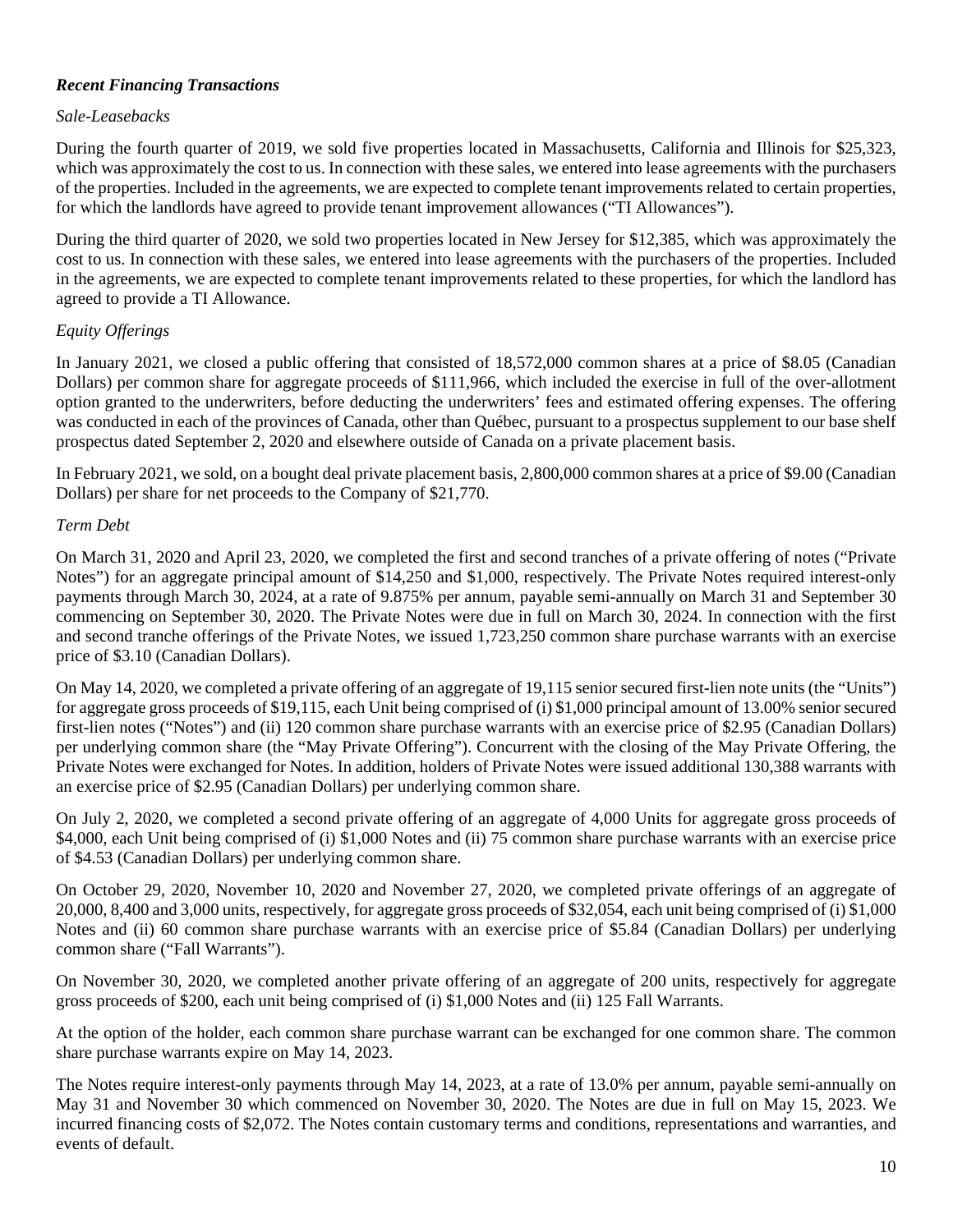# *Convertible Debt*

On June 19, 2020, we completed the first tranche of an offering of senior secured convertible notes ("Convertible Notes") for an aggregate principal amount of \$12,800. During July 2020, we completed subsequent tranches for an aggregate principal amount of \$5,960. As of December 31, 2020, total outstanding on the Convertible Notes was \$18,760.

The Convertible Notes can be exchanged into common shares with a conversion price of \$3.79 (Canadian Dollars). For the purposes of determining the number of common shares issuable upon conversion, the principal amount of the Convertible Notes surrendered for conversion shall be deemed converted from U.S. Dollars into Canadian Dollars, using the end-of-day exchange rate published by the Bank of Canada on the date immediately preceding the date that the Convertible Note is surrendered for conversion. The Convertible Notes require interest-only payments until December 19, 2023, at a rate of 5.0% per annum, payable semi-annually on June 30 and December 31 commencing on December 31, 2020. The Convertible Notes are due in full on December 19, 2023. We incurred financing costs of \$175.

## *Cash Flows*

The following table summarizes the sources and uses of cash for each of the periods presented:

|                                           |   | <b>Year Ended</b> |                      |                      |           |  |  |
|-------------------------------------------|---|-------------------|----------------------|----------------------|-----------|--|--|
|                                           |   |                   | December 31,<br>2020 | December 31,<br>2019 |           |  |  |
| Net cash used in operating activities     | J |                   | (42,606)             |                      | (59, 743) |  |  |
| Net cash used in investing activities     |   |                   | (26,697)             |                      | (91,255)  |  |  |
| Net cash provided by financing activities |   |                   | 82,950               |                      | 152,221   |  |  |
| Net increase in cash and cash equivalents |   |                   | 13.647               |                      | 1,223     |  |  |

# *Operating Activities*

During the year ended December 31, 2020, operating activities used \$42,606 of cash, primarily resulting from net loss of \$133,200, partially offset by equity-based compensation expense of \$28,937, depreciation and amortization of \$30,270, debt amortization expense of \$2,189 and impairment on disposal group of \$1,969.

During the year ended December 31, 2019, operating activities used \$59,743 of cash, primarily resulting from net loss of \$106,728 and net cash used in changes in operating assets and liabilities of \$11,026, partially offset by equity-based compensation expense of \$28,870, the listing fee expense of \$11,071, depreciation and amortization of \$15,189 and deferred compensation expense of \$5,503. Cash used due to changes in operating assets and liabilities was primarily due to increases in non-current assets of \$87,467, inventory of \$20,539, partially offset by increases in long-term liabilities of \$83,423 and current liabilities of \$12,001.

# *Investing Activities*

During the year ended December 31, 2020, investing activities used \$26,697 of cash, consisting of purchases of property and equipment of \$42,885 and cash paid for deposits of \$5,688, partially offset by cash received from sale leasebacks of \$11,927, acquisitions of \$3,821 and deposits of \$6,676.

During the year ended December 31, 2019, investing activities used \$91,255 of cash, consisting of purchases of property and equipment of \$77,445, the issuance of a note receivables of \$17,420, cash for loans under the CannAscend and Corsa Verde agreements of \$11,386 and cash paid for deposits of \$6,621, partially offset by cash received from sale leasebacks of \$19,614 and deposits of \$3,697.

# *Financing Activities*

During the year ended December 31, 2020, financing activities provided \$82,950 of cash, consisting of \$89,379 in gross proceeds received from issuance of debt as reduced by issuance costs of \$3,548 and the sale of membership interest of a subsidiary of \$5,509, partially offset by lease liability payments of \$7,778.

During the year ended December 31, 2019, financing activities provided \$152,221 of cash, consisting of \$157,359 in proceeds received from the issuance of equity and proceeds from sale leasebacks of \$5,709, partially offset by lease payments of \$6,641, repurchases of common shares of \$2,413 and debt repayment of \$1,795.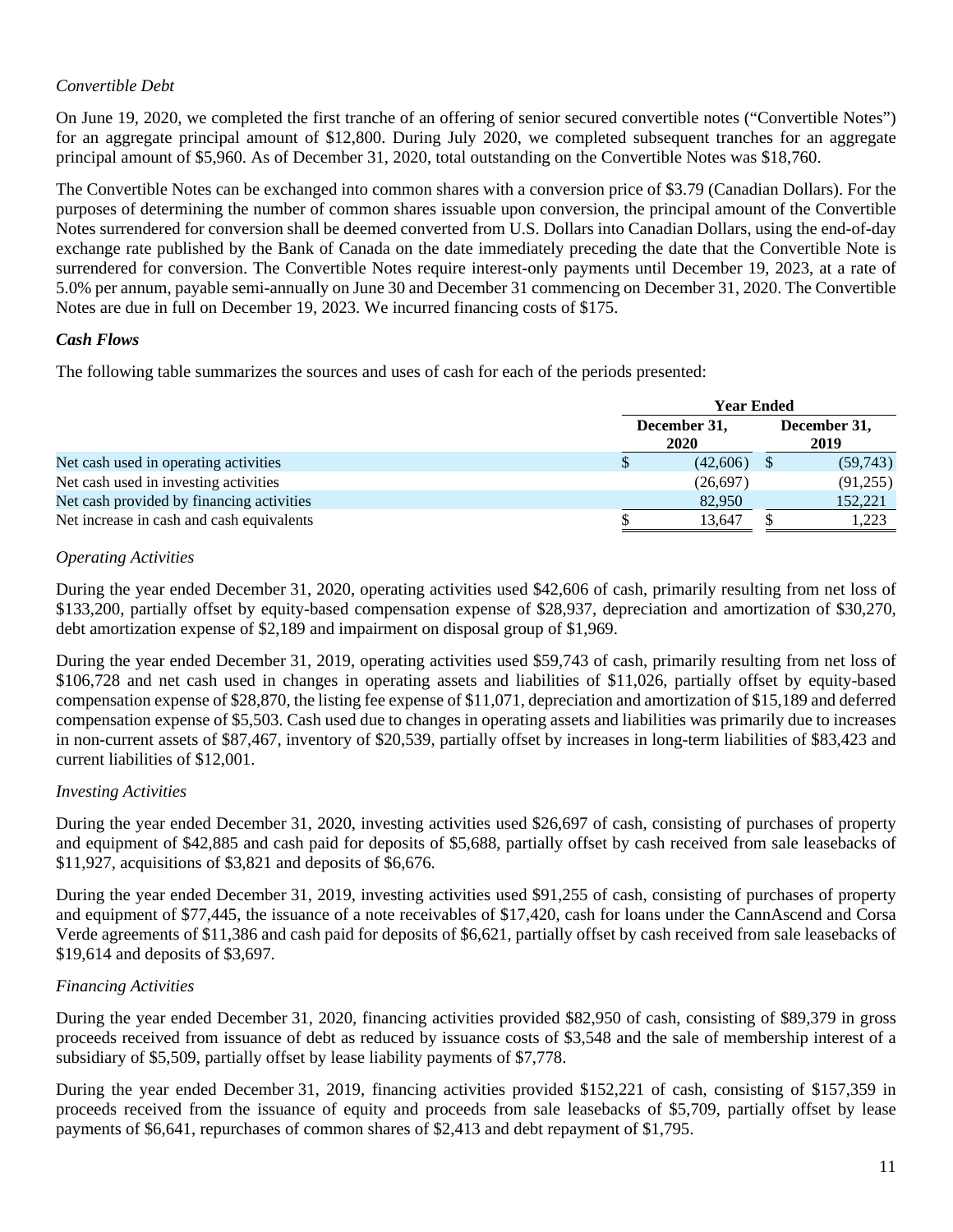## **Contractual Obligations and Commitments**

The following table summarizes contractual obligations as of December 31, 2020 and the effects that such obligations are expected to have on our liquidity and cash flows in future periods:

|                                                  | <b>Payments Due by Period</b> |              |  |        |          |           |  |            |
|--------------------------------------------------|-------------------------------|--------------|--|--------|----------|-----------|--|------------|
|                                                  |                               | <b>Total</b> |  | Year 1 |          | Years 2-5 |  | Years $5+$ |
| Lease commitments                                |                               | 358,151      |  | 24,260 | <b>S</b> | 92,060    |  | 241,831    |
| Term debt (principal)                            |                               | 69,965       |  |        |          | 69,965    |  |            |
| Interest on term debt                            |                               | 21,602       |  | 9.095  |          | 12,506    |  |            |
| Convertible debt (principal)                     |                               | 18,760       |  |        |          | 18,760    |  |            |
| Interest on convertible debt                     |                               | 2,783        |  | 938    |          | 1,845     |  |            |
| Closing promissory note (principal and interest) |                               | 8,776        |  | 8,776  |          |           |  |            |
| Total contractual obligations                    |                               | 480,037      |  | 43,069 |          | 195,136   |  | 241,831    |

Amounts in the table reflect minimum payments due for our leased facilities under various lease agreements that expire through July 2040. The above table excludes purchase orders for inventory in the normal course of business.

### **Outstanding Share Information**

As of March 19, 2021, Columbia Care has 299,695,150 outstanding shares and 339,035,579 shares on a diluted basis, assuming in all cases, conversion of all proportionate voting shares into common shares.

### **OFF-BALANCE SHEET ARRANGEMENTS**

As of the date of this filing, we do not have any off-balance-sheet arrangements that have, or are reasonably likely to have, a current or future effect on the results of our operations or financial condition, including, and without limitation, such considerations as liquidity and capital resources.

### **RELATED PARTY TRANSACTIONS**

We finance the construction of facilities and working capital for operations of our not-for-profit subsidiaries. Each subsidiary executes a note in favor of Columbia Care (or its affiliates) which bears interest and has specific repayment terms. Each of the entities has a separate board of directors, which include certain shareholders of Columbia Care. Columbia Care earns success fees upon the implementation and successful opening of the facilities, as well as ongoing management fees. These transactions are eliminated in consolidation for financial reporting purposes.

In accordance with IFRS reporting standards, we report compensation, fees, and other benefits and compensation arrangements made to individuals within the organization that fit the definition of key management personnel. Key management personnel include those persons having authority and responsibility for planning, directing, and controlling the activities of Columbia Care as a whole. Our key management personnel consist of executive and non-executive shareholders, of the Company's board of directors and corporate officers and/or companies controlled by those individuals.

Remuneration attributed to key management personnel during the years ended December 31, 2020 and 2019, are summarized in the table below:

|                           |                      | <b>Year Ended</b> |                      |  |
|---------------------------|----------------------|-------------------|----------------------|--|
|                           | December 31,<br>2020 |                   | December 31,<br>2019 |  |
| Salaries and benefits     | 5,228                |                   | 3,660                |  |
| Equity-based compensation | 247,298              |                   | 21,644               |  |
|                           | 252,526              |                   | 25,304               |  |

# **CHANGES IN OR ADOPTION OF ACCOUNTING PRACTICES**

The following IFRS standards have been recently issued by the IASB. We have adopted these new standards on future consolidated financial statements. Pronouncements that are not applicable or where it has been determined do not have a significant impact to Columbia Care have been excluded herein.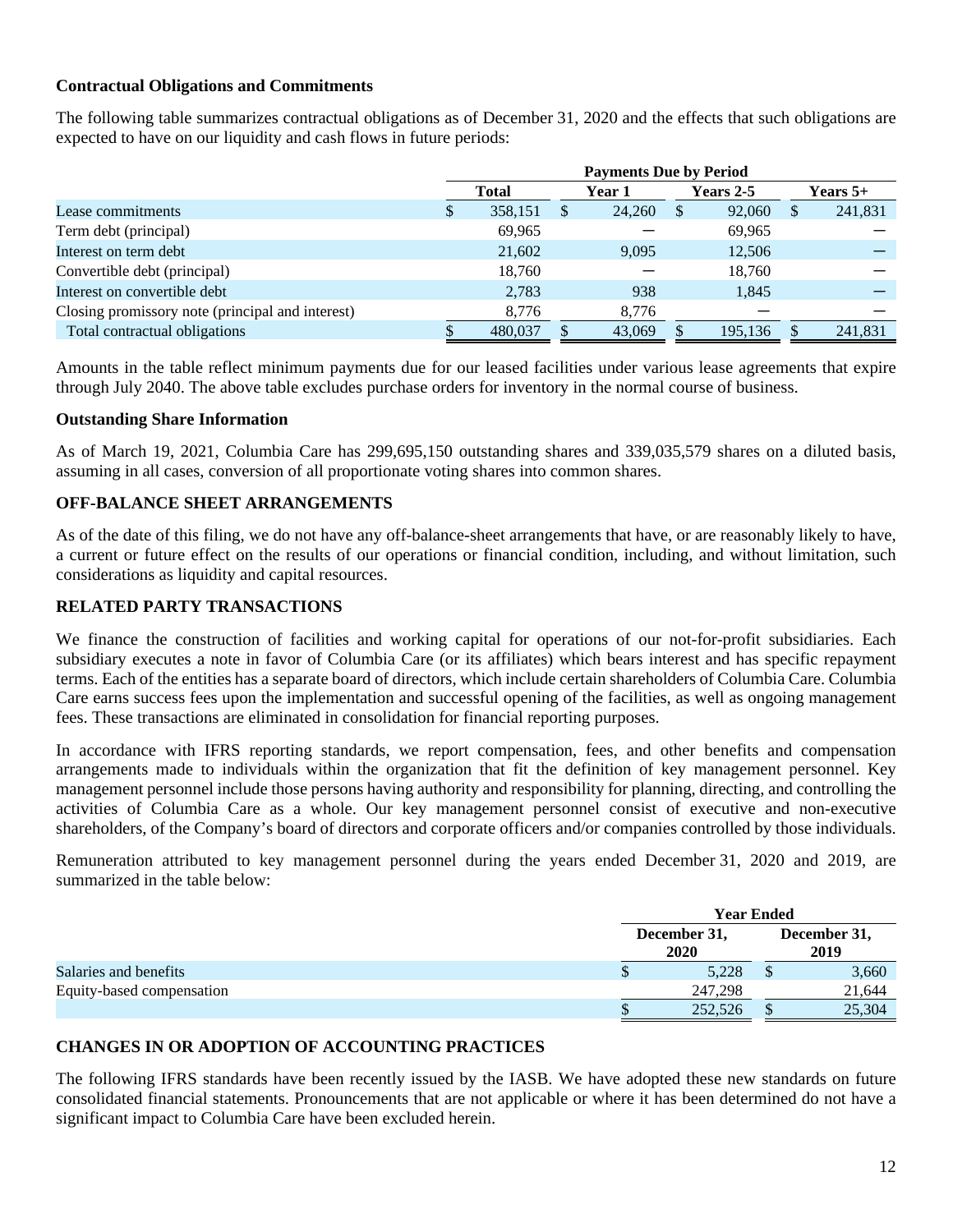## *IFRS 3, Definition of a Business*

In October 2018, the IASB issued "Definition of a Business (Amendments to IFRS 3)". The amendments clarify the definition of a business, with the objective of assisting entities to determine whether a transaction should be accounted for as a business combination or as an asset acquisition. The amendment provides an assessment framework to determine when a series of integrated activities is not a business. We adopted IFRS 3 on January 1, 2020. The adoption of IFRS 3 did not change our assessment regarding the accounting of our acquisitions in 2020. These acquisitions were treated as a business combinations.

# **CRITICAL ACCOUNTING ESTIMATES**

We make judgements, estimates and assumptions about the future that affect reported of assets and liabilities, and revenues and expenses. Actual results may differ from these estimates. The estimates and underlying assumptions are reviewed on an ongoing basis. Revisions to accounting estimates are recognized in the period in which the estimate is revised if the revision affects only that period or in the period of the revision and future periods if the review affects both current and future periods.

The preparation of our consolidated financial statements requires us to make judgements, estimates and assumptions that affect the application of policies and reported amounts of assets and liabilities, and revenue and expenses. Actual results may differ from these estimates. The estimates and underlying assumptions are reviewed on an ongoing basis. Revisions to accounting estimates are recognized in the period in which the estimate is revised if the revision affects only that period or in the period of the revision and future periods if the review affects both current and future periods.

Judgements estimates and assumptions with the most significant effect on the amounts recognized in the consolidated financial statements are described below.

### *Business Combinations*

We account for business combinations under the acquisition method of accounting, which requires us to recognize separately from goodwill, the assets acquired and the liabilities assumed at their acquisition date fair values. While we use our best estimates and assumptions to accurately value assets acquired and liabilities assumed at the acquisition date as well as contingent consideration, where applicable, our estimates are inherently uncertain and subject to refinement. As a result, during the measurement period, which may be up to one year from the acquisition date, we record adjustments to the assets acquired and liabilities assumed with the corresponding offset to goodwill. Upon the conclusion of the measurement period or final determination of the values of assets acquired or liabilities assumed, whichever comes first, any subsequent adjustments are recognized in our consolidated statements of operations. Accounting for business combinations requires management to make significant estimates and assumptions, especially at the acquisition date including estimates for intangible assets, contractual obligations assumed, pre-acquisition contingencies, and contingent consideration, where applicable. Although we believe the assumptions and estimates we have made in the past have been reasonable and appropriate, they are based, in part, on historical experience and information obtained from the management of the acquired companies and are inherently uncertain. Critical estimates in valuing certain acquired intangible assets under the income approach include growth in future expected cash flows from product sales, customer contracts, revenue growth rate, customer ramp-up period and discount rates. Unanticipated events and circumstances may occur that may affect the accuracy or validity of such assumptions, estimates or actual results.

# *Biological Assets*

The valuation of biological assets, consisting of unharvested cannabis plants, are dependent upon estimates of future economic benefits resulting from past events to determine the fair value through an exercise of significant judgement by us. In estimating the fair value of an asset or a liability, we use market observable data to the extent it is available. When market observable data is not available, we may rely on qualified third-party valuation consultants to perform the valuation. With respect to certain biological assets, where there is no active market for the unharvested produce, we estimate the fair value by way of a reverse analysis, working from the value of the inventory.

Our biological assets are unharvested cannabis plants and are presented at their fair values less costs to sell up to the point of harvest. We determine the fair value of biological assets using a specific valuation technique that incorporates interdependent estimates and assumptions including the stage of growth of the cannabis plant, selling and other fulfillment costs, average selling prices, and expected yields for the cannabis plants to determine the weighted average fair value deemed cost per gram.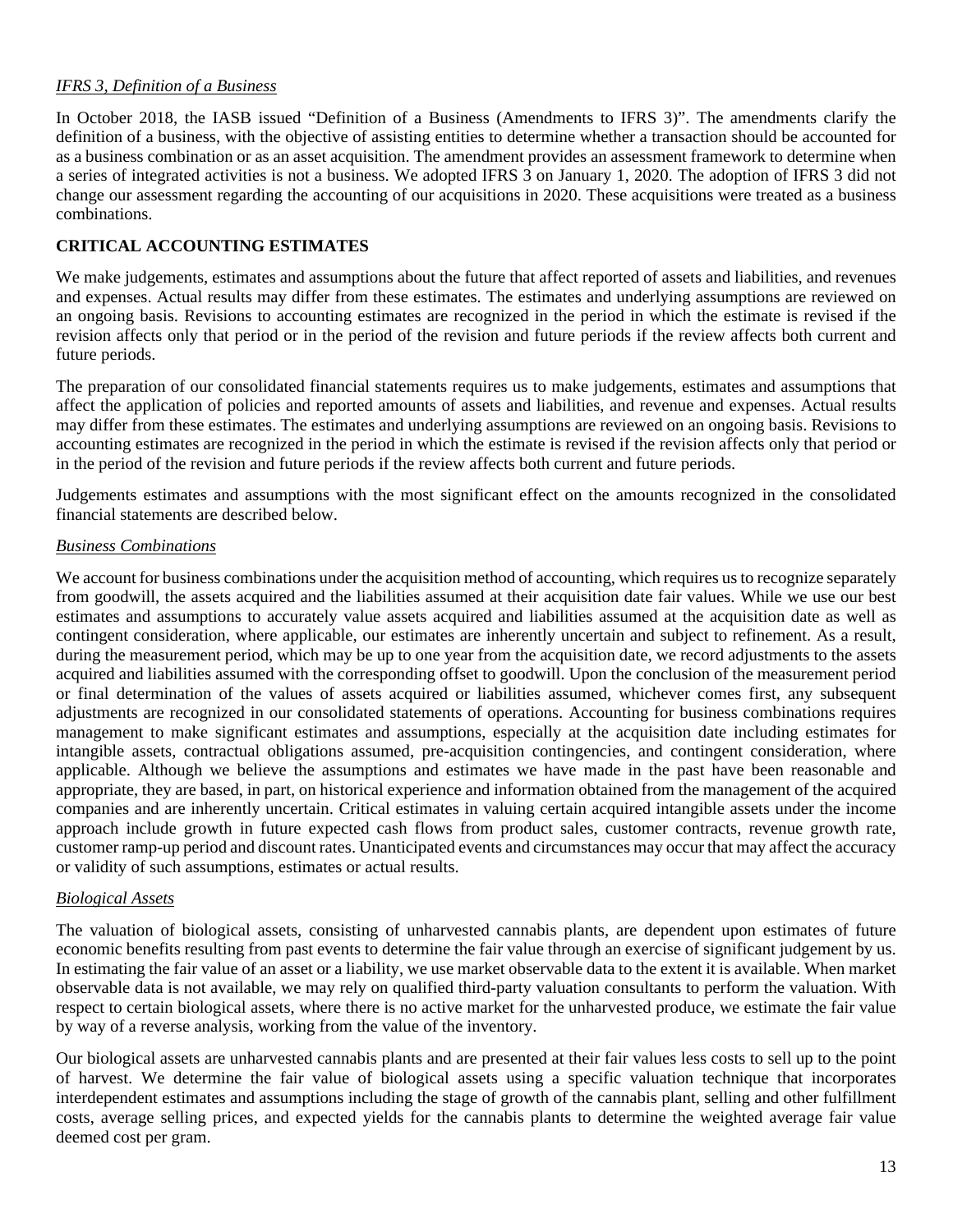The valuation of biological assets is based on a market approach where fair value at the point of harvest is estimated based on future selling prices less the costs to sell at harvest. For in-process biological assets, the estimated fair value at point of harvest is adjusted based on the plants' stage of growth. Stage of growth is determined by reference to days remaining to harvest over the average growth cycle.

Our estimates are subject to changes that could result from volatility of market prices, unanticipated regulatory changes, harvest yields, loss of crops, changes in estimates and other uncontrollable factors that could significantly affect the future fair value of biological assets.

These estimates include the following assumptions:

- i. Selling prices per gram were determined by estimating average selling price for each respective period. Average selling price for the years ended December 31, 2020 and 2019 was \$6.06 and \$12.51 per gram, respectively;
- ii. The stage of plant growth at which point of harvest is determined. As of December 31, 2020, and 2019, the biological assets were on average 54% and 51% completed, respectively.
- iii. Selling and other fulfillment costs were determined by estimating the average cost per gram, which was \$1.23 and \$2.04 per gram and equivalent gram of cannabis sold during the year ended December 31, 2020 and 2019, respectively;
- iv. Expected yield per plant varies by strain and is estimated through historical growing results or grower estimate if historical results are not available. Average dry yield per plant during the year ended December 31, 2020 and 2019 was 127 and 175 grams, respectively.

# *Non-controlling Interests*

Non-controlling interests are classified as a separate component of equity in Columbia Care's consolidated statements of financial position and statements of changes in equity. Net income (loss) attributable to non-controlling interests are reflected separately in the consolidated statements of comprehensive loss and changes in equity. Any change in ownership of a subsidiary while the controlling financial interest is retained is accounted for as an equity transaction between the controlling and non-controlling interests. In addition, when a subsidiary is deconsolidated, any retained non-controlling equity investment in the former subsidiary will be initially measured at fair value and the difference between the carrying value and fair value of the retained interest will be recorded as a gain or loss.

# *Deferred Tax Assets and Liabilities*

We recognize deferred tax assets and liabilities based on the differences between the financial statement carrying amounts and the respective tax bases of our assets and liabilities. We measure deferred tax assets and liabilities using current enacted tax rates expected to apply to taxable income in the years in which the temporary differences are expected to reverse. We routinely evaluate the likelihood of realizing the benefit of our deferred tax assets and may record a valuation allowance if, based on all available evidence, we determine that some portion of the tax benefit will not be realized.

In evaluating the ability to recover deferred tax assets within the jurisdiction from which they arise, we consider all available positive and negative evidence, including scheduled reversals of deferred tax liabilities, projected future taxable income, tax-planning strategies and results of operations. In projecting future taxable income, we consider historical results and incorporate assumptions about the amount of future state, federal and foreign pretax operating income adjusted for items that do not have tax consequences. Our assumptions regarding future taxable income are consistent with the plans and estimates that are used to manage our underlying businesses. In evaluating the objective evidence that historical results provide, we consider three years of cumulative operating income/(loss). The income tax expense, deferred tax assets and liabilities and liabilities for unrecognized tax benefits reflect our best assessment of estimated current and future taxes to be paid. Deferred tax asset valuation allowances and liabilities for unrecognized tax benefits require significant judgment regarding applicable statutes and their related interpretation, the status of various income tax audits and our particular facts and circumstances. Although we believe that the judgments and estimates discussed herein are reasonable, actual results, including forecasted COVID-19 business recovery, could differ, and we may be exposed to losses or gains that could be material. To the extent we prevail in matters for which a liability has been established or is required to pay amounts in excess of the established liability, the effective income tax rate in a given financial statement period could be materially affected.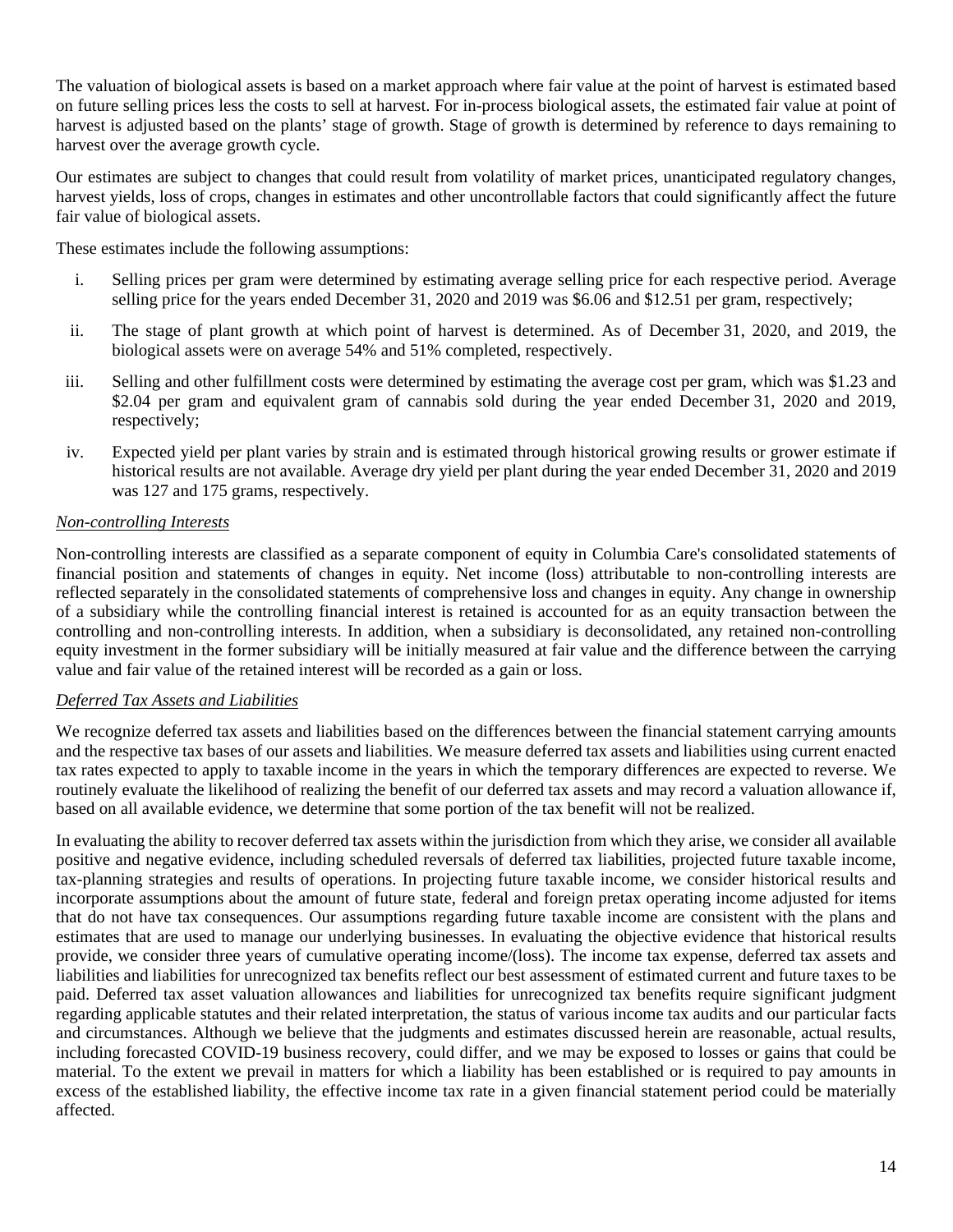# **FINANCIAL INSTRUMENTS AND FINANCIAL RISK MANAGEMENT**

Our financial instruments consist of cash and cash equivalents, accounts receivable, notes receivable, deposits and other current assets, accounts payable, accrued expenses, current taxes payable and other current liabilities like interest payable and payroll liabilities, derivative liability, debt and lease liabilities. The fair values of cash and restricted cash, accounts and notes receivable, deposits, accounts payable and accrued expenses and other current liabilities like interest payable and payroll liabilities, short-term debt and lease liabilities approximate their carrying values due to the relatively short-term to maturity or because of the market rate of interest used on initial recognition. Columbia Care classifies its derivative liability as fair value through profit and loss (FVTPL).

Financial instruments recorded at fair value are classified using a fair value hierarchy that reflects the significance of the inputs to fair value measurements. The three levels of contained within the hierarchy are:

Level 1 – Unadjusted quoted prices in active markets for identical assets or liabilities;

Level 2 – Inputs other than quoted prices that are observable for the asset or liability, either directly or indirectly; and

Level 3 – Inputs for the asset or liability that are not based on observable market data.

Our assets measured at fair value on a nonrecurring basis include investments, assets and liabilities held for sale, long-lived assets and indefinite-lived intangible assets. We review the carrying amounts of such assets whenever events or changes in circumstances indicate that the carrying amounts may not be recoverable or at least annually, for indefinite-lived intangible assets. Any resulting asset impairment would require that the asset be recorded at its fair value. The resulting fair value measurements of the assets are considered Level 3 measurements.

### **Financial Risk Management**

We are exposed in varying degrees to a variety of financial instrument related risks. Our risk exposures and the impact on our financial instruments is summarized below:

#### *Credit Risk*

Credit risk is the risk of a potential loss to us if a customer or third party to a financial instrument fails to meet its contractual obligations. The maximum credit exposure at December 31, 2020 and 2019, is the carrying amount of cash and cash equivalents, subscription receivable, accounts receivable and notes receivable. We do not have significant credit risk with respect to our customers. All cash deposits with regulated U.S. financial institutions.

We provide credit to our customers in the normal course of business and has established credit evaluation and monitoring processes to mitigate credit risk but has limited risk as the majority of our sales are transacted with cash. Through our recently introduced Columbia Care National Credit program, we provide credit to customers in certain markets in which we operate.

### *Liquidity Risk*

Liquidity risk is the risk that we will not be able to meet our financial obligations associated with financial liabilities. We manage liquidity risk through the management of our capital structure. Our approach to managing liquidity is to estimate cash requirements from operations, capital expenditures and investments and ensure that we have sufficient liquidity funds our ongoing operations and to settle obligations and liabilities when due.

We expect to incur increased expenditures related to our operations, including marketing and selling expenses and capital expenditures as we expand our presence in current markets and expand into new markets.

To date, we have incurred significant cumulative net losses and we have not generated positive cash flows from our operations. We have therefore depended on financing from sale of our equity and from debt financing to fund our operations. Overall, we do not expect the net cash contribution from our operations and investments to be positive in the near term, and we therefore expect to rely on financing from equity or debt.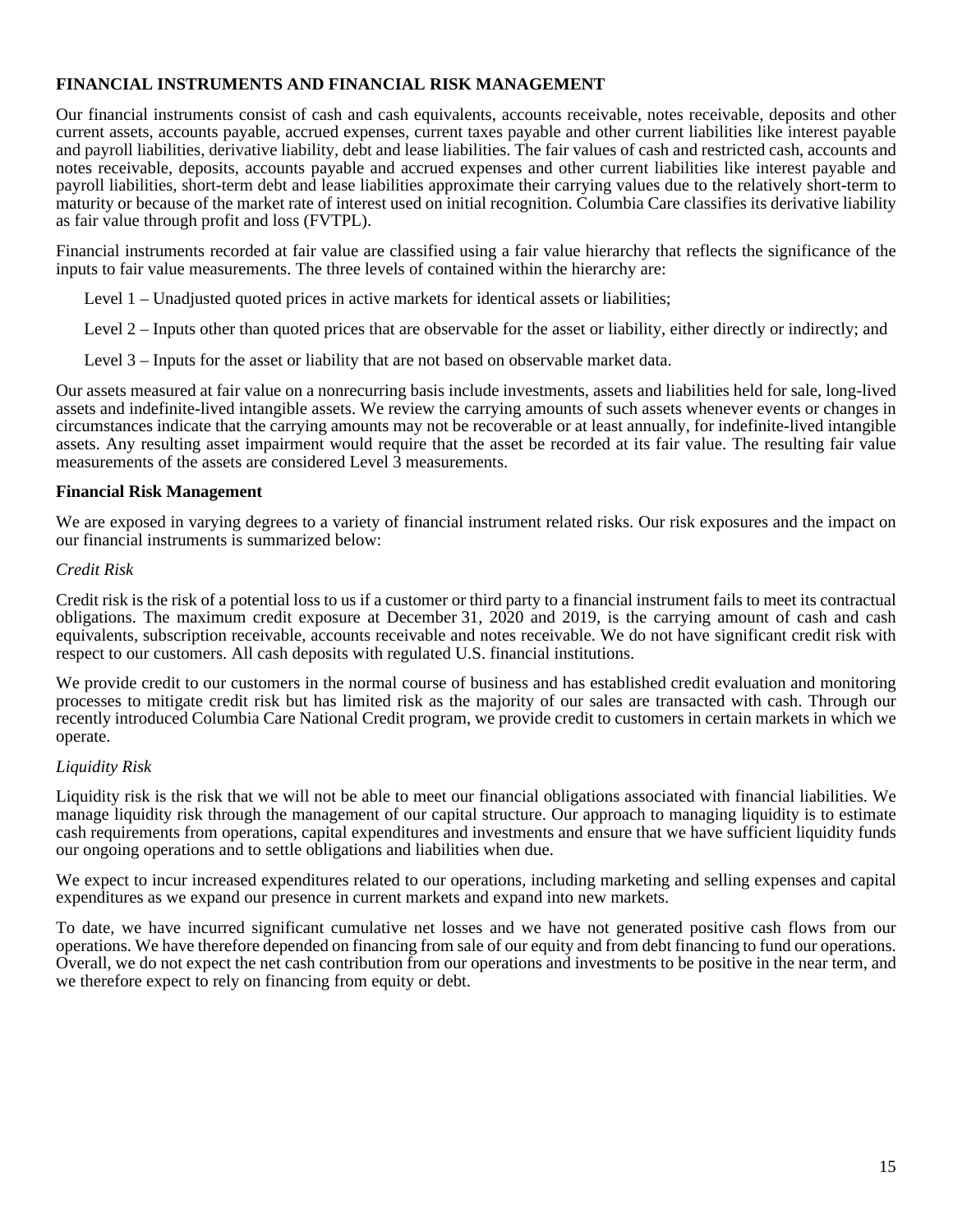# *Market Risk*

In addition to business opportunities and challenges applicable to any business operating in a fast-growing environment, our business operates in a highly regulated and multi-jurisdictional industry, which is subject to potentially significant changes outside of our control as individual states as well as the U.S. federal government may impose restrictions on our ability to grow our business profitably or enact new laws and regulations that open up new markets.

### *Interest Rate Risk*

Interest rate risk is the risk that the fair value or future cash flows of our financial instrument will fluctuate because of changes in market interest rates. Our cash deposits bear interest at market rates.

#### *Currency Risk*

Our operating results and financial position are reported in thousands of U.S. dollars. We may enter into financial transactions denominated in other currencies, which would result in Columbia Care's operations and financial position to be subject to currency transaction and translation risks.

As of December 31, 2020 and 2019, we had no hedging agreements in place with respect to foreign exchange rates. We have not entered into any agreements or purchased any instruments to hedge possible currency risks at this time.

#### *Price Risk*

Price risk is the risk of variability in fair value due to movements in equity or market prices. We are subject to risk of prices of our products due to competitive or regulatory pressures.

#### **Risk Factors**

For a detailed description of risk factors associated with Columbia Care, refer to the "Risk Factors" section of our AIF, which is available on SEDAR at www.sedar.com.

#### **Disclosure Controls and Internal Control over Financial Reporting**

In accordance with National Instrument 52-109 – *Certification of Disclosure in Issuers' Annual and Interim Filings* ("**NI 52-109**"), management is responsible for establishing and maintaining adequate Disclosure Controls and Procedures ("**DCP**") and Internal Control Over Financial Reporting ("**ICFR**").

#### *Disclosure Controls and Procedures*

In accordance with NI 52-109, management, including the Chief Executive Officer ("CEO") and the Chief Financial Officer ("CFO") of Columbia Care, have evaluated the effectiveness of the Company's DCP. Based upon the results of that evaluation, the Company's CEO and CFO have concluded that as of December 31, 2020, the Company's DCP to provide reasonable assurance that the information required to be disclosed by the Company in reports it files is recorded, processed, summarized and reported within the appropriate time periods and forms were effective.

#### *Internal control over financial reporting*

ICFR is a process designed to provide reasonable assurance regarding the reliability of financial reporting and the preparation of financial statements for external purposes in accordance with applicable IFRS. Internal control over financial reporting should include those policies and procedures that establish the following:

- maintenance of records in reasonable detail, that accurately and fairly reflect the transactions and dispositions of our assets;
- reasonable assurance that transactions are recorded as necessary to permit preparation of financial statements in accordance with applicable IFRS;
- receipts and expenditures are only being made in accordance with authorizations of management and the Board of Directors; and
- reasonable assurance regarding prevention or timely detection of unauthorized acquisition, use or disposition of our assets that could have a material effect on the financial instruments.

The Company's management, with the participation of the CEO and CFO, assessed the effectiveness of the Company's ICFR and concluded that as of December 31, 2020, the Company's ICFR was effective.